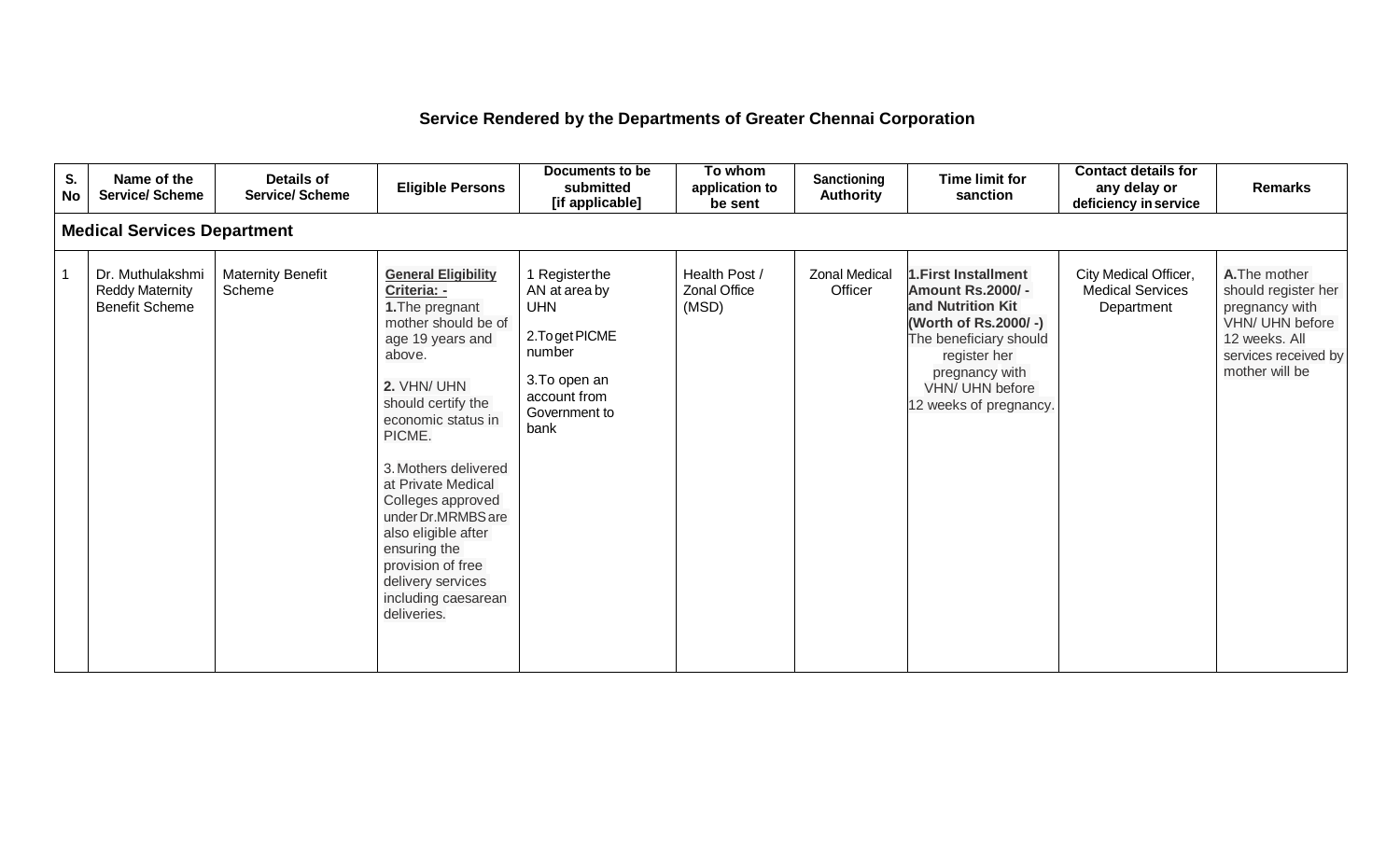| S.<br><b>No</b> | Name of the<br>Service/<br><b>Scheme</b> | <b>Details of</b><br><b>Service/ Scheme</b> | <b>Eligible Persons</b>                                                                                                                                                                                                                                                                                                                                                                                                                                                                                                                                                                                                                                                                                                                        | <b>Documents to be</b><br>submitted<br>[if applicable] | To whom<br>application to<br>be sent | Sanctioning<br><b>Authority</b> | <b>Time limit for</b><br>sanction                                                                                                                                                                                                                                                                                                                                                                                                                                                                                                                                                                                                                                                                                                   | <b>Contact details for</b><br>any delay or<br>deficiency in service | <b>Remarks</b>                                                                                                                                                                                                                                                                                                                                                                                                                                                                                                                                                                                                                                                                                                                                                                                                                  |
|-----------------|------------------------------------------|---------------------------------------------|------------------------------------------------------------------------------------------------------------------------------------------------------------------------------------------------------------------------------------------------------------------------------------------------------------------------------------------------------------------------------------------------------------------------------------------------------------------------------------------------------------------------------------------------------------------------------------------------------------------------------------------------------------------------------------------------------------------------------------------------|--------------------------------------------------------|--------------------------------------|---------------------------------|-------------------------------------------------------------------------------------------------------------------------------------------------------------------------------------------------------------------------------------------------------------------------------------------------------------------------------------------------------------------------------------------------------------------------------------------------------------------------------------------------------------------------------------------------------------------------------------------------------------------------------------------------------------------------------------------------------------------------------------|---------------------------------------------------------------------|---------------------------------------------------------------------------------------------------------------------------------------------------------------------------------------------------------------------------------------------------------------------------------------------------------------------------------------------------------------------------------------------------------------------------------------------------------------------------------------------------------------------------------------------------------------------------------------------------------------------------------------------------------------------------------------------------------------------------------------------------------------------------------------------------------------------------------|
|                 |                                          |                                             | 4. Srilankan refugees<br>-pregnant women<br>are eligible.<br>5. The pregnant<br>women who are<br>members of<br><b>Farmers Social</b><br><b>Security Scheme</b><br>are also eligible to<br>get this cash<br>assistance.<br>6.Only fortwo<br>deliveries<br>Maternity<br>Assistance is<br>provided.<br>7. However certain<br>conditionality's,<br>HOB mothers are<br>eligible for first and<br>fifth installments<br>and also for two<br><b>Nutrition Kits</b><br>8. Migrant mothers<br>in brick kilns,<br>quarries, road<br>works, construction<br>sites and other<br>infrastructure<br>development<br>projects are also<br>eligible provided<br>that<br>They should<br>register themselves<br>with VHN/ UHN<br>before 12 weeks of<br>pregnancy. |                                                        |                                      |                                 | A. For this, the<br><b>VHN/UHN should have</b><br>registeredandentered<br>the ANC in PICME<br>before 12 weeks or the<br>mother should have<br>pre-registered before<br>12 weeks of her<br>pregnancy.<br><b>B.</b> The mother should<br>obtain PICME Number<br>$(RCH - ID)$<br>C.Aadhaar<br>authentication should<br>be done before release<br>of 1 <sup>st</sup> instalment.<br>D. Beneficiary should<br>furnish Savings Bank<br>Account details in any<br>nationalized bank with<br>RTGS facility.<br>E.BP, Height and weight<br>should have been<br>recorded for the<br>mothers registered by<br>the VHN/UHN<br>F. Pregnancy must be<br>confirmed by the<br>PHC/UPHCMedical<br>Officerandenteredin the<br>PHC AN Clinic Register. |                                                                     | fed in to the PICME<br>Web Portal. If she<br>fulfils the eligibility<br>criteria for each<br>installment, her<br>details will be<br>automatically<br>populated into the<br>page of Sector<br>Health Nurse.<br>There is no need to<br>enter application<br>into the software.<br>Instead, VHN/UHN<br>has to specify<br>whether the<br>mother is eligible<br>to receive<br>Dr.Muthulakshmi<br><b>Reddy Maternity</b><br>Benefit Fund or not<br>in the PICME<br>software.<br><b>B.</b> Then the Sector<br><b>Health Nurse</b><br>verifies the details<br>of beneficiary and<br>forwards the<br>mother name to<br><b>PHC Medical</b><br>Officer login.<br><b>C.</b> The the PHC<br><b>Medical Officer</b><br>verifies the details<br>of beneficiary and<br>forwards the<br>mother name to<br><b>Block Medical</b><br>Officer login. |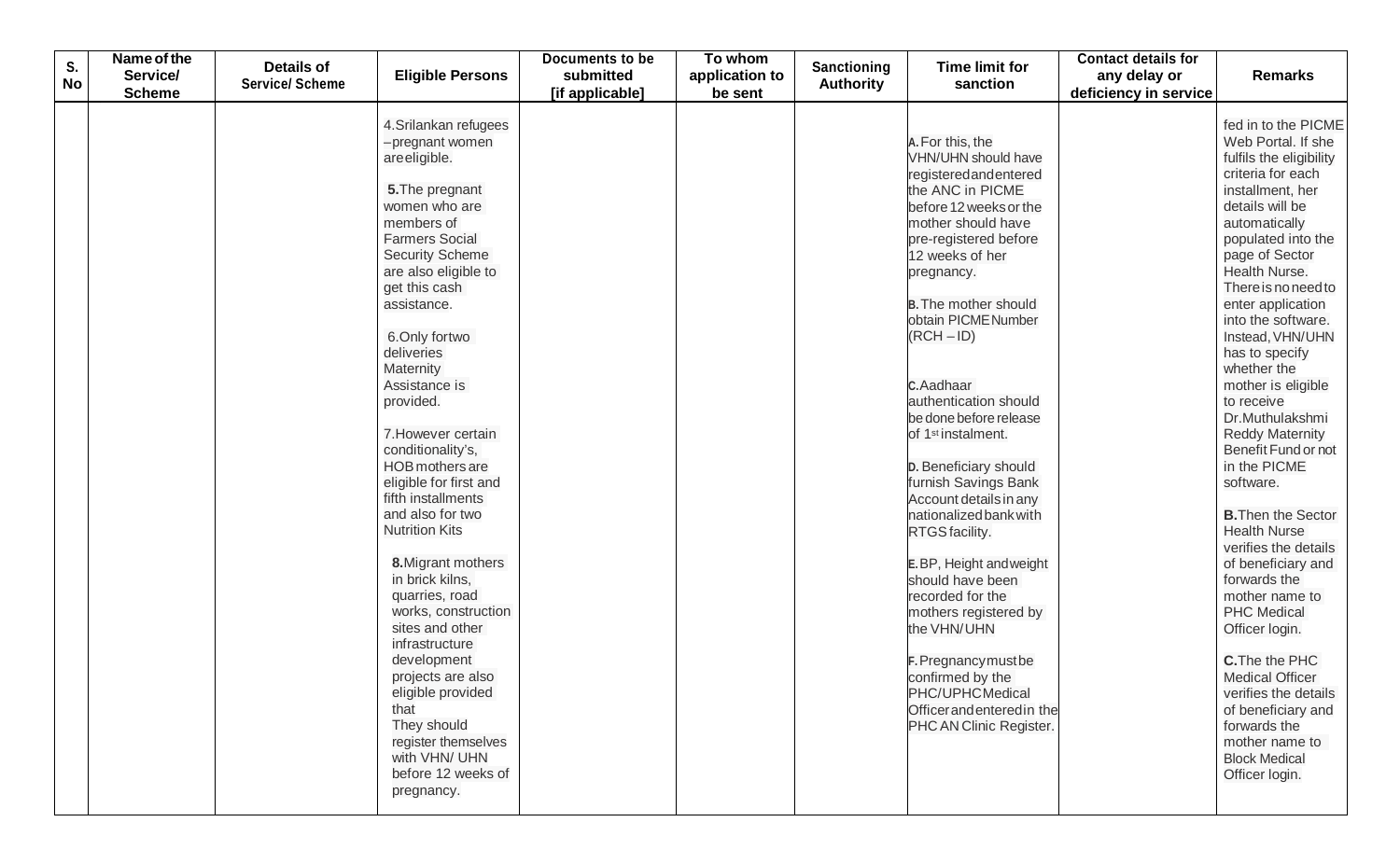| S.<br><b>No</b> | Name of the<br>Service/ | <b>Details of</b><br><b>Service/ Scheme</b> | <b>Eligible Persons</b>                                                                                                                                                                                                                                                                                                                                                     | <b>Documents to be</b><br>submitted | To whom<br>application to | <b>Sanctioning</b><br><b>Authority</b> | <b>Time limit for</b><br>sanction                                                                                                                                                                                                                                                                                                                                                                                                                                                                                                                                                                                                                                                                                                          | <b>Contact details for</b><br>any delay or | <b>Remarks</b>                                                                                                                                                                                                                                                                                                                                                                |
|-----------------|-------------------------|---------------------------------------------|-----------------------------------------------------------------------------------------------------------------------------------------------------------------------------------------------------------------------------------------------------------------------------------------------------------------------------------------------------------------------------|-------------------------------------|---------------------------|----------------------------------------|--------------------------------------------------------------------------------------------------------------------------------------------------------------------------------------------------------------------------------------------------------------------------------------------------------------------------------------------------------------------------------------------------------------------------------------------------------------------------------------------------------------------------------------------------------------------------------------------------------------------------------------------------------------------------------------------------------------------------------------------|--------------------------------------------|-------------------------------------------------------------------------------------------------------------------------------------------------------------------------------------------------------------------------------------------------------------------------------------------------------------------------------------------------------------------------------|
|                 | <b>Scheme</b>           |                                             |                                                                                                                                                                                                                                                                                                                                                                             | [if applicable]                     | be sent                   |                                        |                                                                                                                                                                                                                                                                                                                                                                                                                                                                                                                                                                                                                                                                                                                                            | deficiency in service                      |                                                                                                                                                                                                                                                                                                                                                                               |
|                 |                         |                                             | k.<br><b>Migrant mothers</b><br>status to be<br>certified by the<br><b>Hospital on Wheels</b><br>or area PHC<br>medical Officer.<br>They should<br>continue to live<br>physically in the<br>area for getting all<br>the five<br>installments.<br>• Migrant workers<br>from other states<br>are eligible for 1 st<br>and 5 <sup>th</sup> installments<br>and Nutrition Kits. |                                     |                           |                                        | <b>G.</b> Mothers who have<br>registered in any<br>Government Hospitals /<br>Government health<br>facilities including<br><b>Government Medical</b><br>College Hospitals are<br>also eligible.<br><b>H.</b> Mothers of the HOB<br>and Migrant mothers<br>from other States are<br>eligible for the<br>installment amount and<br>Nutrition Kit subject to<br>satisfaction of the<br>conditions.<br>2. Second Installment<br><b>Amount (Rs.2000/-)</b><br>and Nutrition<br>Kit(Worth of<br>Rs.2000/-)<br>A. The beneficiaty<br>should have received<br>minimum 2 AN visits in<br>any Government Health<br>Facility.<br><b>B.</b> The beneficiary<br>should have availed<br>following MCH services<br>a. TT immunization<br>b. Blood grouping |                                            | <b>D.</b> Block Medical<br>Officer /<br>Commissioners of<br>Corporation / City<br>Health Officer /<br><b>City Medical</b><br>Officer in case of<br>Chennai will<br>submit the<br>beneficiary list<br>with account<br>number and MICR<br>code to the<br>Treasury.<br>Treasury will<br>transfer the<br>amount directly to<br>the bank account<br>of beneficiary<br>through ECS. |
|                 |                         |                                             |                                                                                                                                                                                                                                                                                                                                                                             |                                     |                           |                                        | including Rh testing.                                                                                                                                                                                                                                                                                                                                                                                                                                                                                                                                                                                                                                                                                                                      |                                            |                                                                                                                                                                                                                                                                                                                                                                               |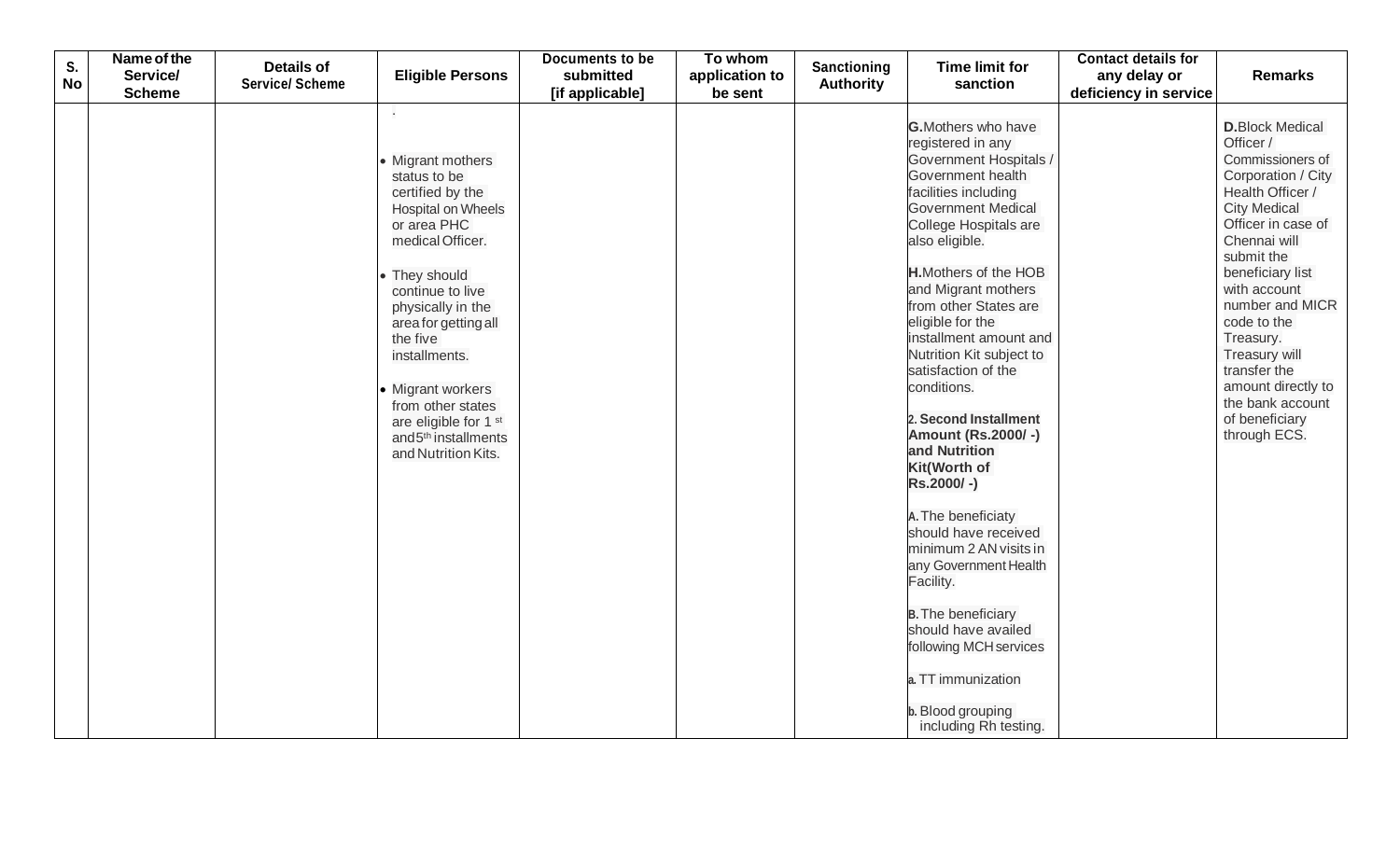| S.        | Name of the<br>Service/ | <b>Details of</b>      | <b>Eligible Persons</b> | <b>Documents to be</b><br>submitted | To whom<br>application to | Sanctioning      | <b>Time limit for</b>                                                                                                                                   | <b>Contact details for</b><br>any delay or | <b>Remarks</b> |
|-----------|-------------------------|------------------------|-------------------------|-------------------------------------|---------------------------|------------------|---------------------------------------------------------------------------------------------------------------------------------------------------------|--------------------------------------------|----------------|
| <b>No</b> | <b>Scheme</b>           | <b>Service/ Scheme</b> |                         | [if applicable]                     | be sent                   | <b>Authority</b> | sanction                                                                                                                                                | deficiency in service                      |                |
|           |                         |                        |                         |                                     |                           |                  | c.Haemoglobin<br>estimation                                                                                                                             |                                            |                |
|           |                         |                        |                         |                                     |                           |                  | d.Urine albumin and<br>sugar test                                                                                                                       |                                            |                |
|           |                         |                        |                         |                                     |                           |                  | e.Height recording                                                                                                                                      |                                            |                |
|           |                         |                        |                         |                                     |                           |                  | f. Weight and BP<br>recording in every visit                                                                                                            |                                            |                |
|           |                         |                        |                         |                                     |                           |                  | g.GDM                                                                                                                                                   |                                            |                |
|           |                         |                        |                         |                                     |                           |                  | h. HIV test and                                                                                                                                         |                                            |                |
|           |                         |                        |                         |                                     |                           |                  | i.Minimum One ultra<br>sonogram (Scan)                                                                                                                  |                                            |                |
|           |                         |                        |                         |                                     |                           |                  | C. The beneficiary who<br>satisfies the above<br>conditions are eligible<br>to receive the second<br>installment after<br>completion of four<br>months. |                                            |                |
|           |                         |                        |                         |                                     |                           |                  | <b>D.</b> Mothers of HOB and<br>migrant mothers are<br>eligible for Nutrition Kit<br>only and not for the<br>second installment<br>amount.              |                                            |                |
|           |                         |                        |                         |                                     |                           |                  | 3. Third Installment<br>(Rs.4000/-)                                                                                                                     |                                            |                |
|           |                         |                        |                         |                                     |                           |                  | A.Mothers delivered in                                                                                                                                  |                                            |                |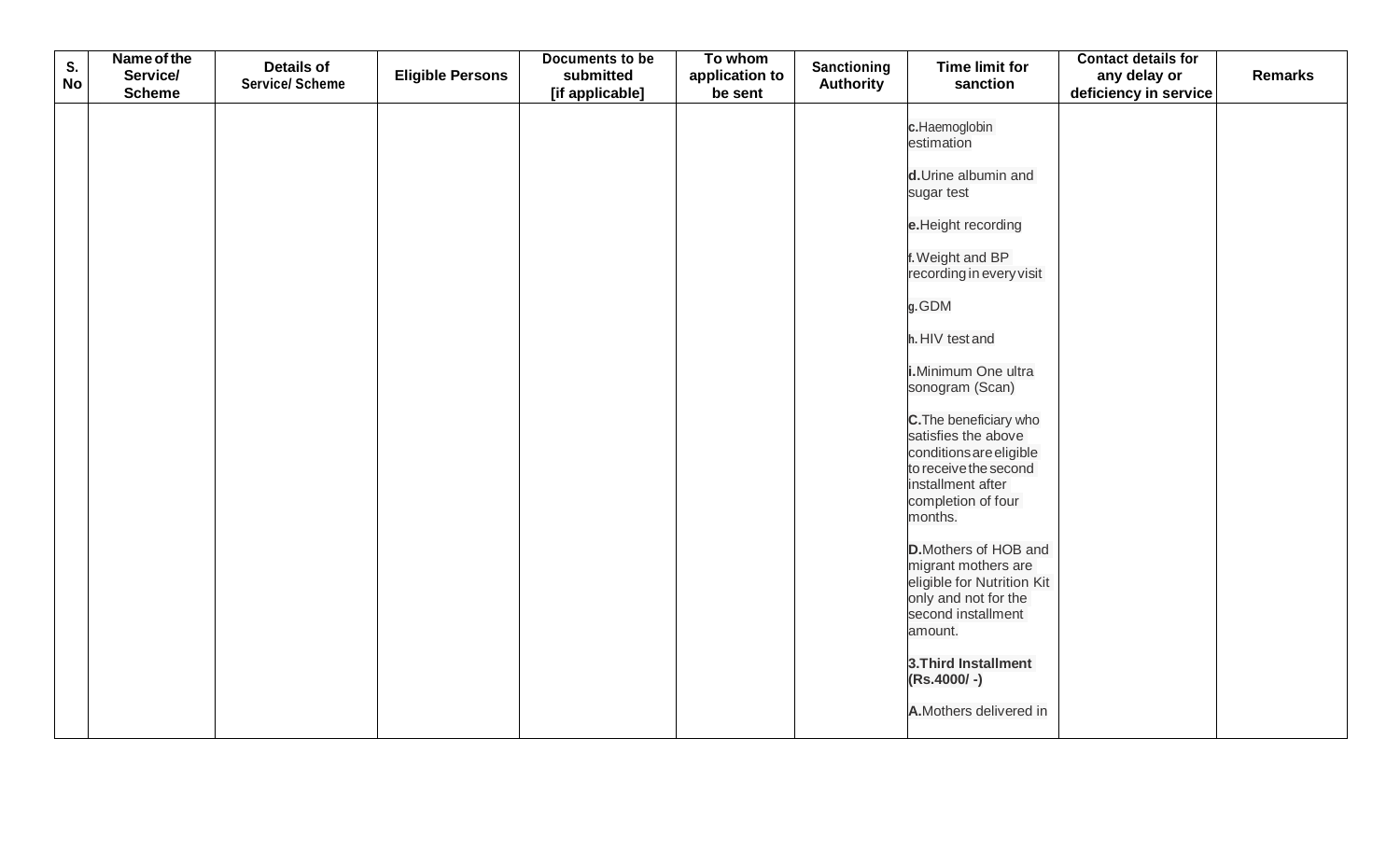| S.        | Name of the               | <b>Details of</b>      |                         | Documents to be | To whom                   | Sanctioning      | <b>Time limit for</b>                                                                                                                                                                                                                                                                                                                                                                                                                                                                                                                                                                                                                                                                                                                                | <b>Contact details for</b>            |                |
|-----------|---------------------------|------------------------|-------------------------|-----------------|---------------------------|------------------|------------------------------------------------------------------------------------------------------------------------------------------------------------------------------------------------------------------------------------------------------------------------------------------------------------------------------------------------------------------------------------------------------------------------------------------------------------------------------------------------------------------------------------------------------------------------------------------------------------------------------------------------------------------------------------------------------------------------------------------------------|---------------------------------------|----------------|
| <b>No</b> | Service/<br><b>Scheme</b> | <b>Service/ Scheme</b> | <b>Eligible Persons</b> | submitted       | application to<br>be sent | <b>Authority</b> | sanction                                                                                                                                                                                                                                                                                                                                                                                                                                                                                                                                                                                                                                                                                                                                             | any delay or<br>deficiency in service | <b>Remarks</b> |
|           |                           |                        |                         | [if applicable] |                           |                  | Government / Local<br>Body Institutions and<br>approved private<br>medical college<br>hospitals where free<br>delivery services are<br>provided.<br><b>B.</b> Mothers are eligible<br>only for first two<br>deliveries.<br>C.If Primi, PPIUCD<br>should have been<br>inserted.<br>D. For 2 <sup>nd</sup> delivery,<br>PPIUCD should have<br>been inserted or<br>permanent sterilization<br>should have been done.<br>E. The mother will<br>receive the benefit only<br>if the institution makes<br>the required delivery<br>entry and family<br>welfare services in<br>PICME.<br>F. The mother will<br>receive this benefit<br>even if she has not<br>received 1 <sup>st</sup> and 2 <sup>nd</sup><br>installments.<br><b>4. Fourth Installments</b> |                                       |                |
|           |                           |                        |                         |                 |                           |                  | (Rs.4000/-)                                                                                                                                                                                                                                                                                                                                                                                                                                                                                                                                                                                                                                                                                                                                          |                                       |                |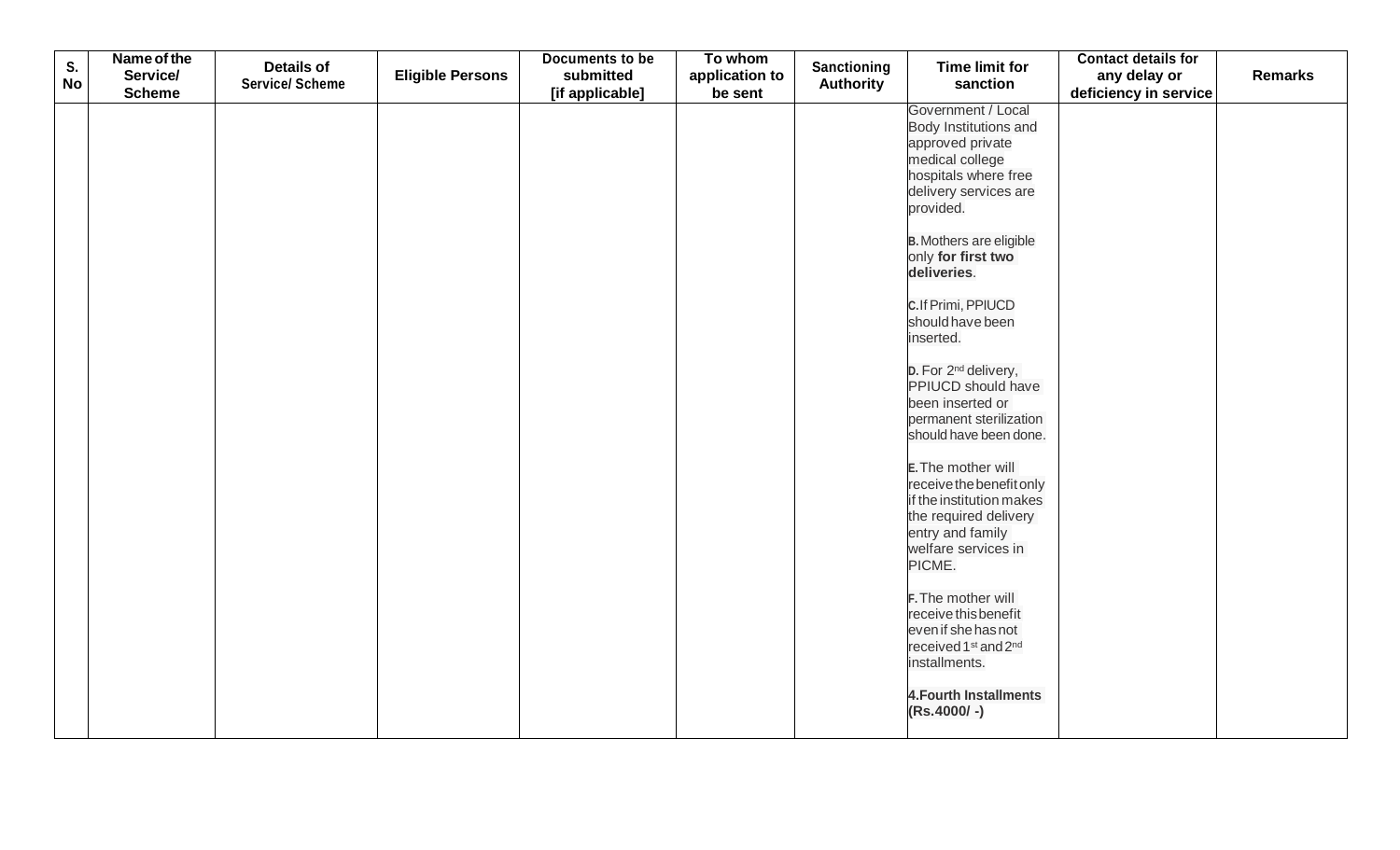| S.        | Name of the   | <b>Details of</b>      |                         | Documents to be | To whom        |                                 | <b>Time limit for</b>                          | <b>Contact details for</b> |                |
|-----------|---------------|------------------------|-------------------------|-----------------|----------------|---------------------------------|------------------------------------------------|----------------------------|----------------|
| <b>No</b> | Service/      | <b>Service/ Scheme</b> | <b>Eligible Persons</b> | submitted       | application to | Sanctioning<br><b>Authority</b> | sanction                                       | any delay or               | <b>Remarks</b> |
|           | <b>Scheme</b> |                        |                         | [if applicable] | be sent        |                                 |                                                | deficiency in service      |                |
|           |               |                        |                         |                 |                |                                 | <b>A.The Fourth</b>                            |                            |                |
|           |               |                        |                         |                 |                |                                 | Installment of cash                            |                            |                |
|           |               |                        |                         |                 |                |                                 | assistance will be given                       |                            |                |
|           |               |                        |                         |                 |                |                                 | to Mothers, who                                |                            |                |
|           |               |                        |                         |                 |                |                                 | received 3 <sup>rd</sup> installment           |                            |                |
|           |               |                        |                         |                 |                |                                 | and after completion of                        |                            |                |
|           |               |                        |                         |                 |                |                                 | 3rd dose of OPV,                               |                            |                |
|           |               |                        |                         |                 |                |                                 | Pentavalent and Rota                           |                            |                |
|           |               |                        |                         |                 |                |                                 | vaccine and second                             |                            |                |
|           |               |                        |                         |                 |                |                                 | dose of IPV                                    |                            |                |
|           |               |                        |                         |                 |                |                                 | immunization to their                          |                            |                |
|           |               |                        |                         |                 |                |                                 | Infants.                                       |                            |                |
|           |               |                        |                         |                 |                |                                 | 5. Fifth Installment                           |                            |                |
|           |               |                        |                         |                 |                |                                 | $(Rs.2000/-)$                                  |                            |                |
|           |               |                        |                         |                 |                |                                 |                                                |                            |                |
|           |               |                        |                         |                 |                |                                 | A. The mothers who                             |                            |                |
|           |               |                        |                         |                 |                |                                 | received fourth                                |                            |                |
|           |               |                        |                         |                 |                |                                 | installment are eligible                       |                            |                |
|           |               |                        |                         |                 |                |                                 | to receive fifth                               |                            |                |
|           |               |                        |                         |                 |                |                                 | installment after                              |                            |                |
|           |               |                        |                         |                 |                |                                 | completion of Measles                          |                            |                |
|           |               |                        |                         |                 |                |                                 | Rubella vaccination                            |                            |                |
|           |               |                        |                         |                 |                |                                 | (Fully immunized)                              |                            |                |
|           |               |                        |                         |                 |                |                                 | between 9 and 12                               |                            |                |
|           |               |                        |                         |                 |                |                                 | months, to their infants.                      |                            |                |
|           |               |                        |                         |                 |                |                                 |                                                |                            |                |
|           |               |                        |                         |                 |                |                                 | B. The 2 <sup>nd</sup> delivery                |                            |                |
|           |               |                        |                         |                 |                |                                 | mother, had got                                |                            |                |
|           |               |                        |                         |                 |                |                                 | PPIUCD insertedfor 3rd                         |                            |                |
|           |               |                        |                         |                 |                |                                 | installment, should                            |                            |                |
|           |               |                        |                         |                 |                |                                 | undergo sterilization or<br>her husband should |                            |                |
|           |               |                        |                         |                 |                |                                 | undergo NSV.                                   |                            |                |
|           |               |                        |                         |                 |                |                                 | Otherwise the mother                           |                            |                |
|           |               |                        |                         |                 |                |                                 | is not eligible for                            |                            |                |
|           |               |                        |                         |                 |                |                                 | receiving fifth                                |                            |                |
|           |               |                        |                         |                 |                |                                 | installment.                                   |                            |                |
|           |               |                        |                         |                 |                |                                 |                                                |                            |                |
|           |               |                        |                         |                 |                |                                 |                                                |                            |                |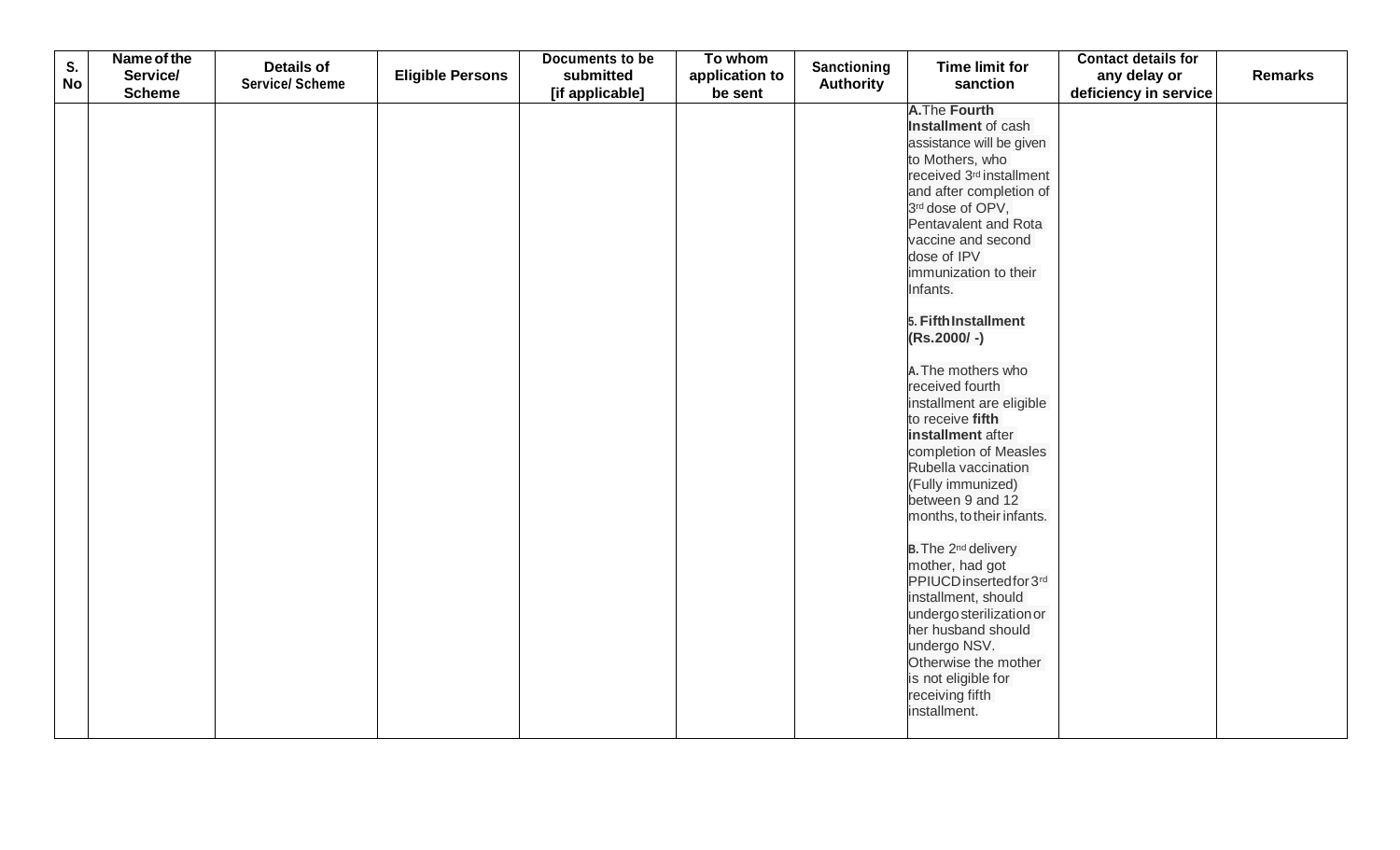| S.<br><b>No</b>  | Name of the<br>Service/             | <b>Details of</b><br><b>Service/ Scheme</b>                                                                                                                                                                                                                                                                                                                                                                                                                                                                 | <b>Eligible Persons</b>                                                                                                                                  | Documents to be<br>submitted                                             | To whom<br>application to       | Sanctioning<br><b>Authority</b> | <b>Time limit for</b><br>sanction                                                                                                                                                                                                                                                                                                   | <b>Contact details for</b><br>any delay or | <b>Remarks</b>                                                                                                                |
|------------------|-------------------------------------|-------------------------------------------------------------------------------------------------------------------------------------------------------------------------------------------------------------------------------------------------------------------------------------------------------------------------------------------------------------------------------------------------------------------------------------------------------------------------------------------------------------|----------------------------------------------------------------------------------------------------------------------------------------------------------|--------------------------------------------------------------------------|---------------------------------|---------------------------------|-------------------------------------------------------------------------------------------------------------------------------------------------------------------------------------------------------------------------------------------------------------------------------------------------------------------------------------|--------------------------------------------|-------------------------------------------------------------------------------------------------------------------------------|
|                  | <b>Scheme</b>                       |                                                                                                                                                                                                                                                                                                                                                                                                                                                                                                             |                                                                                                                                                          | [if applicable]                                                          | be sent                         |                                 |                                                                                                                                                                                                                                                                                                                                     | deficiency in service                      |                                                                                                                               |
|                  |                                     |                                                                                                                                                                                                                                                                                                                                                                                                                                                                                                             |                                                                                                                                                          |                                                                          |                                 |                                 | <b>C.</b> HOB mothers who<br>have received only 1 <sup>st</sup><br>installment, who have<br>undergone sterilization<br>of NSV for her husband<br>only are eligible for 5 <sup>th</sup><br>installment, after<br>completion of Measles-<br>Rubella vaccination and<br>JE vaccination where<br>applicable between 9<br>and 12 months. |                                            |                                                                                                                               |
| $\overline{2}$ . | Urban<br>Health<br>Post<br>Services | 1) Out Patient Service<br>2) Early Registration of<br>Antenatal mothers.<br>3) Online PICME entry<br>4) T.T. Immunisation for<br>Antenatal mothers<br>within 3 months of<br>Pregnancy<br>5) Examination of<br>Antenatalmothersupto<br>28 weeks of Pregnancy<br>6) Ultra Sonogram for<br>Antenatal mothers for<br>confirmation of<br>Pregnancy and Foetal<br>well being (Minimum 3<br>Scan within 28 weeks of<br>Pregnancy)<br>7) Distribution of Tab.<br>Iron and Folic acid for<br>Prevention of Anaemiain | Antenatal mothers,<br>Post natal mothers,<br>Infants, Under five<br>children, School<br>going children.<br>Adolescent girls,<br>Women & Elderly<br>women | M.C.P. Card,<br>O.P. Book or Card,<br>any related document<br>they have. | <b>Zonal Medical</b><br>Officer | <b>Zonal Medical</b><br>Officer | 7 days                                                                                                                                                                                                                                                                                                                              | <b>City Medical Officer</b>                | Any suggestion<br>and compliant<br>contact to Zonal<br>Medical Officer or<br>write letter and<br>put in to<br>suggestion box. |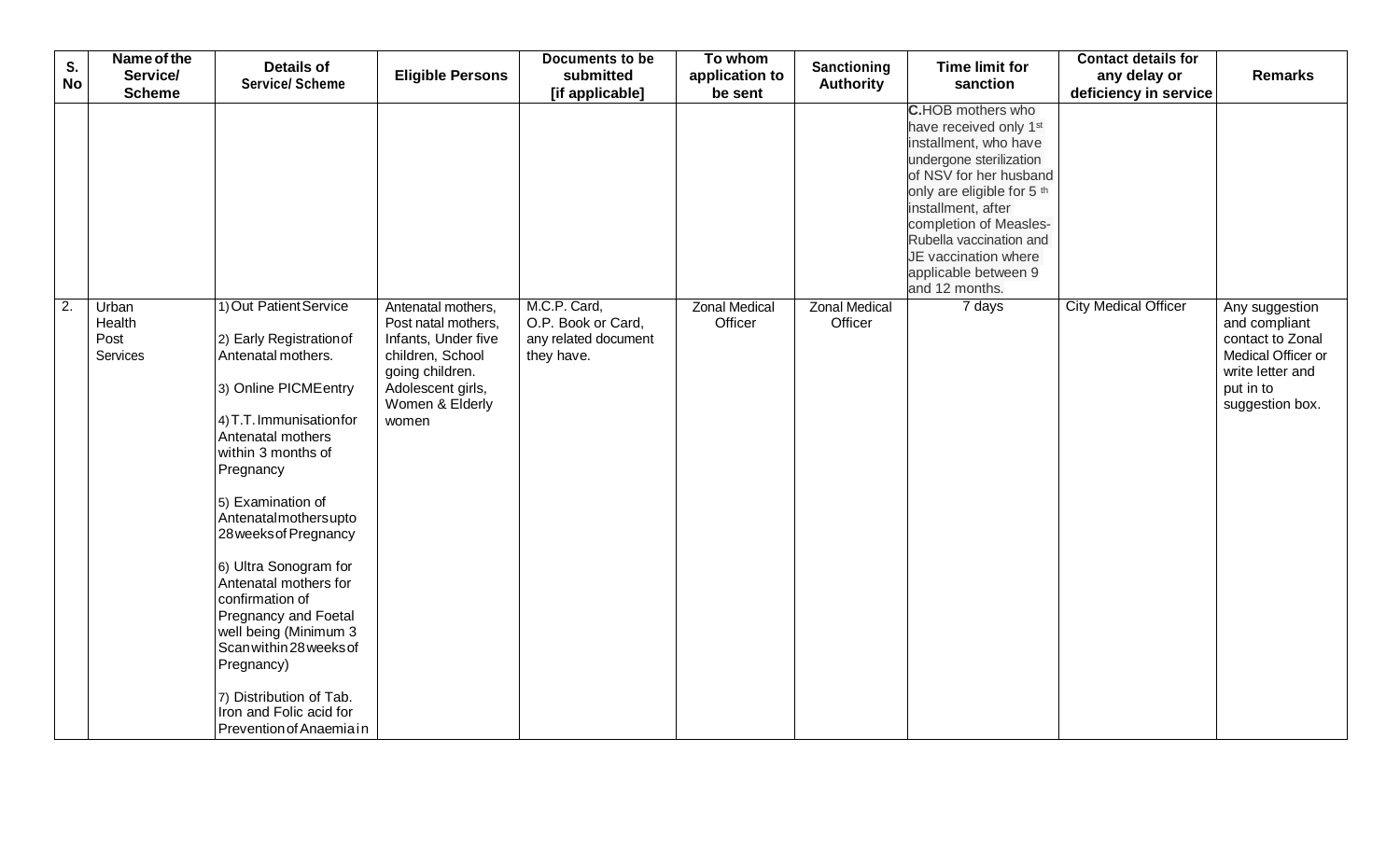| S.        | Name of the               | <b>Details of</b>                            |                         | Documents to be              | To whom                   | <b>Sanctioning</b> | <b>Time limit for</b> | <b>Contact details for</b>            |                |
|-----------|---------------------------|----------------------------------------------|-------------------------|------------------------------|---------------------------|--------------------|-----------------------|---------------------------------------|----------------|
| <b>No</b> | Service/<br><b>Scheme</b> | <b>Service/ Scheme</b>                       | <b>Eligible Persons</b> | submitted<br>[if applicable] | application to<br>be sent | <b>Authority</b>   | sanction              | any delay or<br>deficiency in service | <b>Remarks</b> |
|           |                           | Ante natal mothers.                          |                         |                              |                           |                    |                       |                                       |                |
|           |                           |                                              |                         |                              |                           |                    |                       |                                       |                |
|           |                           | 8) Health education to<br>Ante natal mothers |                         |                              |                           |                    |                       |                                       |                |
|           |                           | regarding personal                           |                         |                              |                           |                    |                       |                                       |                |
|           |                           | hygiene, WellBalanced                        |                         |                              |                           |                    |                       |                                       |                |
|           |                           | Nutrition's diet, Family                     |                         |                              |                           |                    |                       |                                       |                |
|           |                           | Welfare methods,                             |                         |                              |                           |                    |                       |                                       |                |
|           |                           | Importance of breast                         |                         |                              |                           |                    |                       |                                       |                |
|           |                           | feeding and Yoga.                            |                         |                              |                           |                    |                       |                                       |                |
|           |                           | 9) Identifying High risk                     |                         |                              |                           |                    |                       |                                       |                |
|           |                           | pregnancy and early                          |                         |                              |                           |                    |                       |                                       |                |
|           |                           | referral to Tertiary C are                   |                         |                              |                           |                    |                       |                                       |                |
|           |                           | Institution.                                 |                         |                              |                           |                    |                       |                                       |                |
|           |                           | 10) Referring Antenatal                      |                         |                              |                           |                    |                       |                                       |                |
|           |                           | mothersto E.O.C. after                       |                         |                              |                           |                    |                       |                                       |                |
|           |                           | completion of 28 weeks                       |                         |                              |                           |                    |                       |                                       |                |
|           |                           | of Pregnancy.                                |                         |                              |                           |                    |                       |                                       |                |
|           |                           | 11) Well baby Clinic and                     |                         |                              |                           |                    |                       |                                       |                |
|           |                           | growth monitoring of                         |                         |                              |                           |                    |                       |                                       |                |
|           |                           | under fivechildren.                          |                         |                              |                           |                    |                       |                                       |                |
|           |                           | 12) Follow up of Post                        |                         |                              |                           |                    |                       |                                       |                |
|           |                           | natalmothersandbabies                        |                         |                              |                           |                    |                       |                                       |                |
|           |                           | up to 42 days of birth.                      |                         |                              |                           |                    |                       |                                       |                |
|           |                           | 13) Immunisation Clinic                      |                         |                              |                           |                    |                       |                                       |                |
|           |                           | at Health Post all                           |                         |                              |                           |                    |                       |                                       |                |
|           |                           | Mondays, Wednesdays                          |                         |                              |                           |                    |                       |                                       |                |
|           |                           | and Fridays.<br>Outreach Immunisation        |                         |                              |                           |                    |                       |                                       |                |
|           |                           | at UHN area - all                            |                         |                              |                           |                    |                       |                                       |                |
|           |                           | Wednesdays                                   |                         |                              |                           |                    |                       |                                       |                |
|           |                           | Immunisation for babies                      |                         |                              |                           |                    |                       |                                       |                |
|           |                           | given as per national                        |                         |                              |                           |                    |                       |                                       |                |
|           |                           | Immunisation schedule.                       |                         |                              |                           |                    |                       |                                       |                |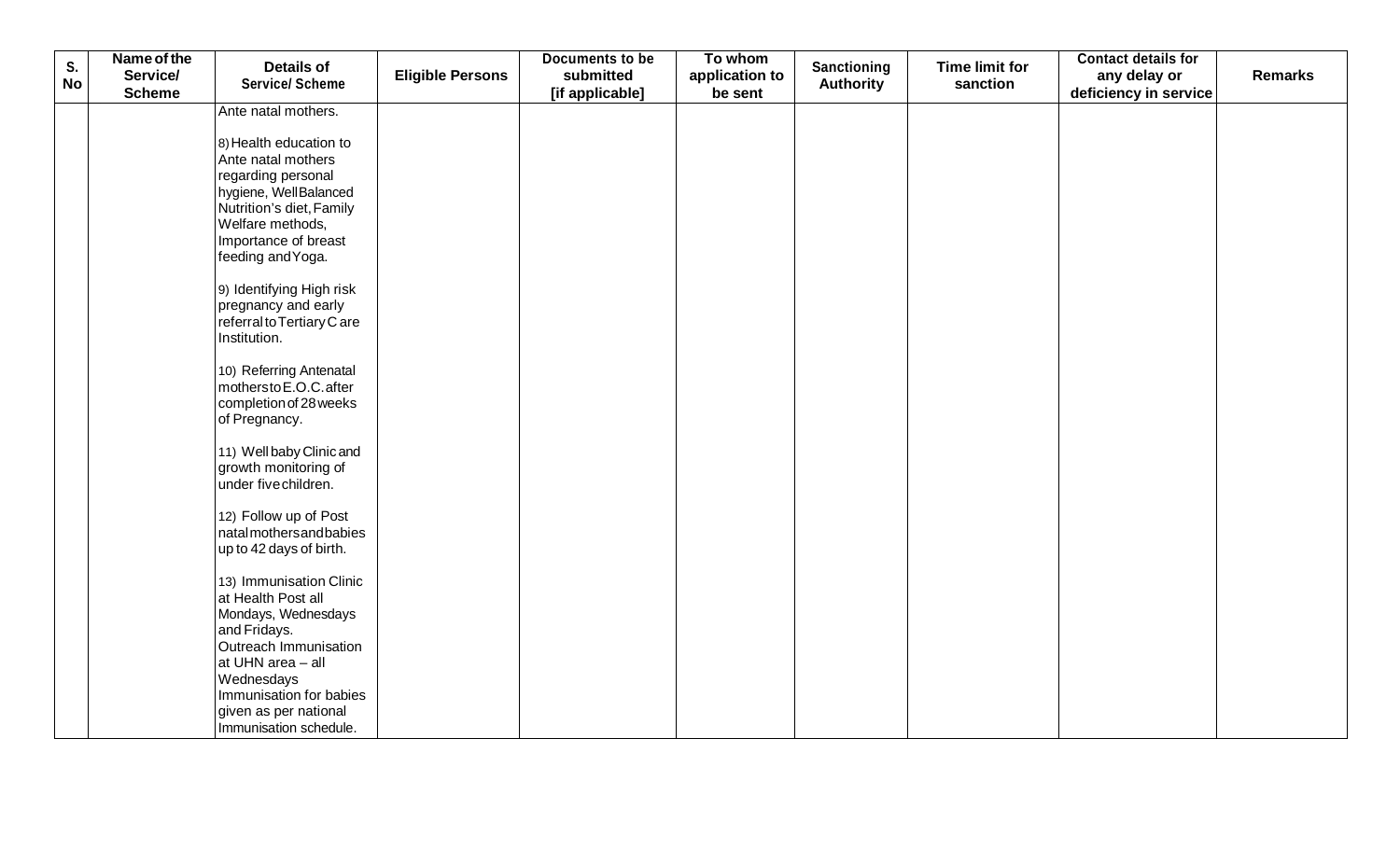| S.<br><b>No</b>  | Name of the<br>Service/                                   | <b>Details of</b><br><b>Service/ Scheme</b>                                                                                                                                                                      | <b>Eligible Persons</b>                                                                | Documents to be<br>submitted                                             | To whom<br>application to       | Sanctioning<br><b>Authority</b> | <b>Time limit for</b><br>sanction | <b>Contact details for</b><br>any delay or | <b>Remarks</b>                                                                                                                |
|------------------|-----------------------------------------------------------|------------------------------------------------------------------------------------------------------------------------------------------------------------------------------------------------------------------|----------------------------------------------------------------------------------------|--------------------------------------------------------------------------|---------------------------------|---------------------------------|-----------------------------------|--------------------------------------------|-------------------------------------------------------------------------------------------------------------------------------|
|                  | <b>Scheme</b>                                             |                                                                                                                                                                                                                  |                                                                                        | [if applicable]                                                          | be sent                         |                                 |                                   | deficiency in service                      |                                                                                                                               |
|                  |                                                           | 14) Cold Chain<br>maintenance of Vaccine.<br>15) Distribution of Tab.<br>Iron and Folic acid for<br>adolescent every<br>Thursdays for anaemia<br>Prophylaxis<br>16) Vaccine Preventable<br>disease surveillance. |                                                                                        |                                                                          |                                 |                                 |                                   |                                            |                                                                                                                               |
|                  |                                                           | 17) Cervical Screening<br>and Breast examination.                                                                                                                                                                |                                                                                        |                                                                          |                                 |                                 |                                   |                                            |                                                                                                                               |
|                  |                                                           | 18) Family Welfare<br>methods - Temporary<br>methods, (Insertion of<br>IUCD, distribution of Oral<br>Pill and Condoms)                                                                                           |                                                                                        |                                                                          |                                 |                                 |                                   |                                            |                                                                                                                               |
|                  |                                                           | 19) School Health<br>Programme.                                                                                                                                                                                  |                                                                                        |                                                                          |                                 |                                 |                                   |                                            |                                                                                                                               |
| $\overline{3}$ . | 24 hours<br>Emergency<br><b>Obstetric Care</b><br>Centres | 1) Conducting deliveries<br>24 X 7<br>2) Examination of<br>Antenatal mothers after<br>28 weeks of Pregnancy<br>8.00 A.M. to 1.00 P.M.<br>3) UltraSonogram 8.00                                                   | Antenatal mothers,<br>Post natal mothers,<br>Infants, Unprotected<br>Couples and Women | M.C.P. Card,<br>O.P. Book or Card,<br>any related document<br>they have. | <b>Zonal Medical</b><br>Officer | <b>Zonal Medical</b><br>Officer | 7 days                            | <b>City Medical Officer</b>                | Any suggestion<br>and compliant<br>contact to Zonal<br>Medical Officer or<br>write letter and<br>put in to<br>suggestion box. |
|                  |                                                           | A.M. to 1.00 P.M.<br>4) Conducting Caesarian<br>deliveries.<br>5) Follow up of high risk                                                                                                                         |                                                                                        |                                                                          |                                 |                                 |                                   |                                            |                                                                                                                               |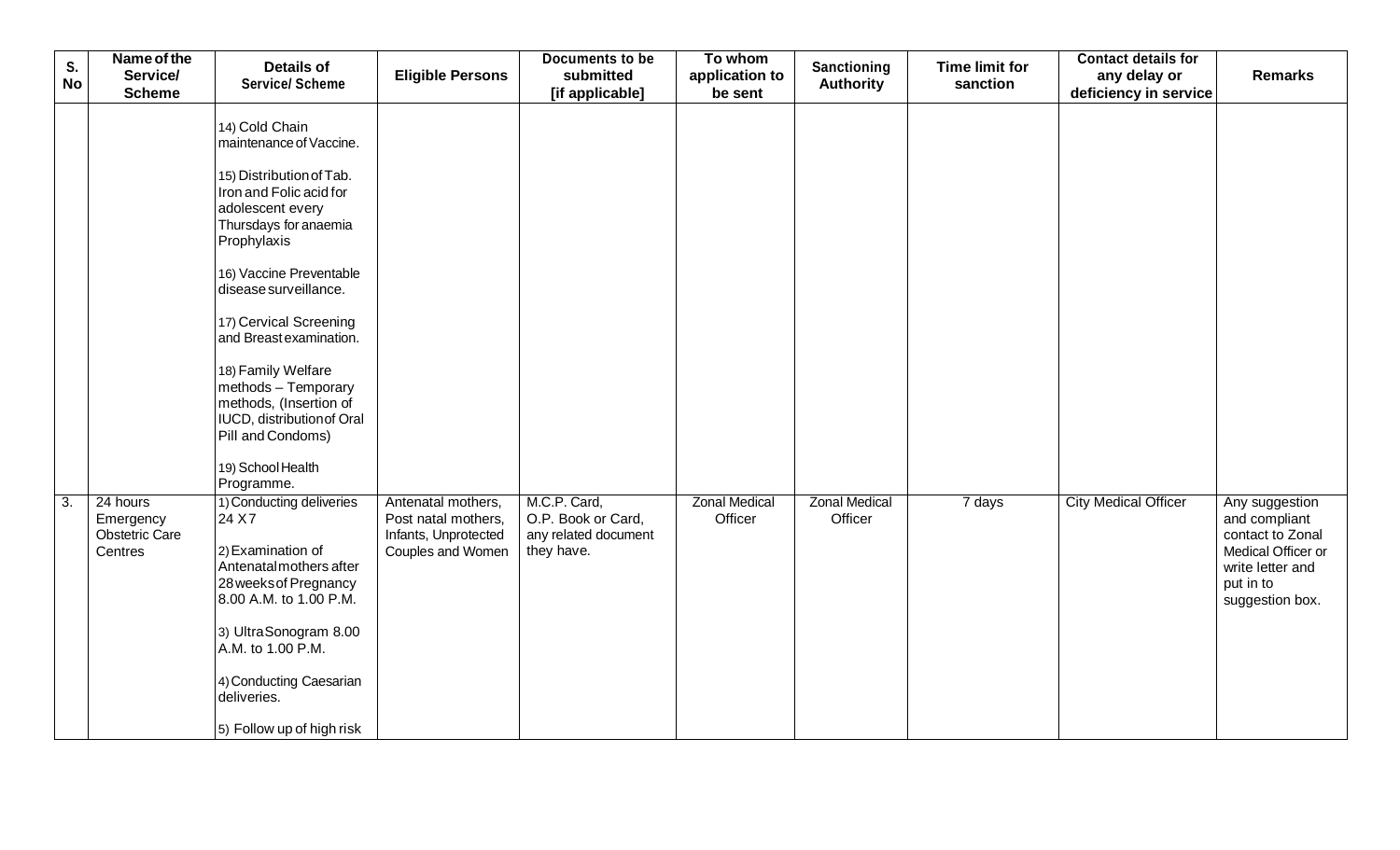| S.        | Name of the               | <b>Details of</b>                                                                                             |                         | <b>Documents to be</b>       | To whom                   | <b>Sanctioning</b> | <b>Time limit for</b> | <b>Contact details for</b>            |         |
|-----------|---------------------------|---------------------------------------------------------------------------------------------------------------|-------------------------|------------------------------|---------------------------|--------------------|-----------------------|---------------------------------------|---------|
| <b>No</b> | Service/<br><b>Scheme</b> | <b>Service/ Scheme</b>                                                                                        | <b>Eligible Persons</b> | submitted<br>[if applicable] | application to<br>be sent | <b>Authority</b>   | sanction              | any delay or<br>deficiency in service | Remarks |
|           |                           | Pregnancy mother if<br>needed refer to tertiary<br>Care Institution.                                          |                         |                              |                           |                    |                       |                                       |         |
|           |                           | 6) Medical termination of<br>Pregnancy (within 12<br>weeks of Pregnancy) and<br>Copper-T insertion.           |                         |                              |                           |                    |                       |                                       |         |
|           |                           | 7) Intravenous infusion<br>of Iron Sucrose for<br>anaemic Antenatal<br>mother                                 |                         |                              |                           |                    |                       |                                       |         |
|           |                           | 8) Basic Health check up<br>for Antenatal mothers<br>after<br>28 weeks of Pregnancy<br>8.00 a.m. to 1.00 p.m. |                         |                              |                           |                    |                       |                                       |         |
|           |                           | 9) After delivery the<br>mothersareprovided<br>with nutritious diet.                                          |                         |                              |                           |                    |                       |                                       |         |
|           |                           | 10) Mothers are given<br>Warm bed with Mosquito<br>net and baby gift set for<br>new borns.                    |                         |                              |                           |                    |                       |                                       |         |
|           |                           | 11) Janani Suraksha<br>Yojana Scheme Rs.600/-<br>Cheque given to all<br>delivered mothers.                    |                         |                              |                           |                    |                       |                                       |         |
|           |                           | 12) '0'dose polio, Birth<br>dose Hepatitis-B is given<br>within 24 hours of birth.                            |                         |                              |                           |                    |                       |                                       |         |
|           |                           | 13) New born babies are                                                                                       |                         |                              |                           |                    |                       |                                       |         |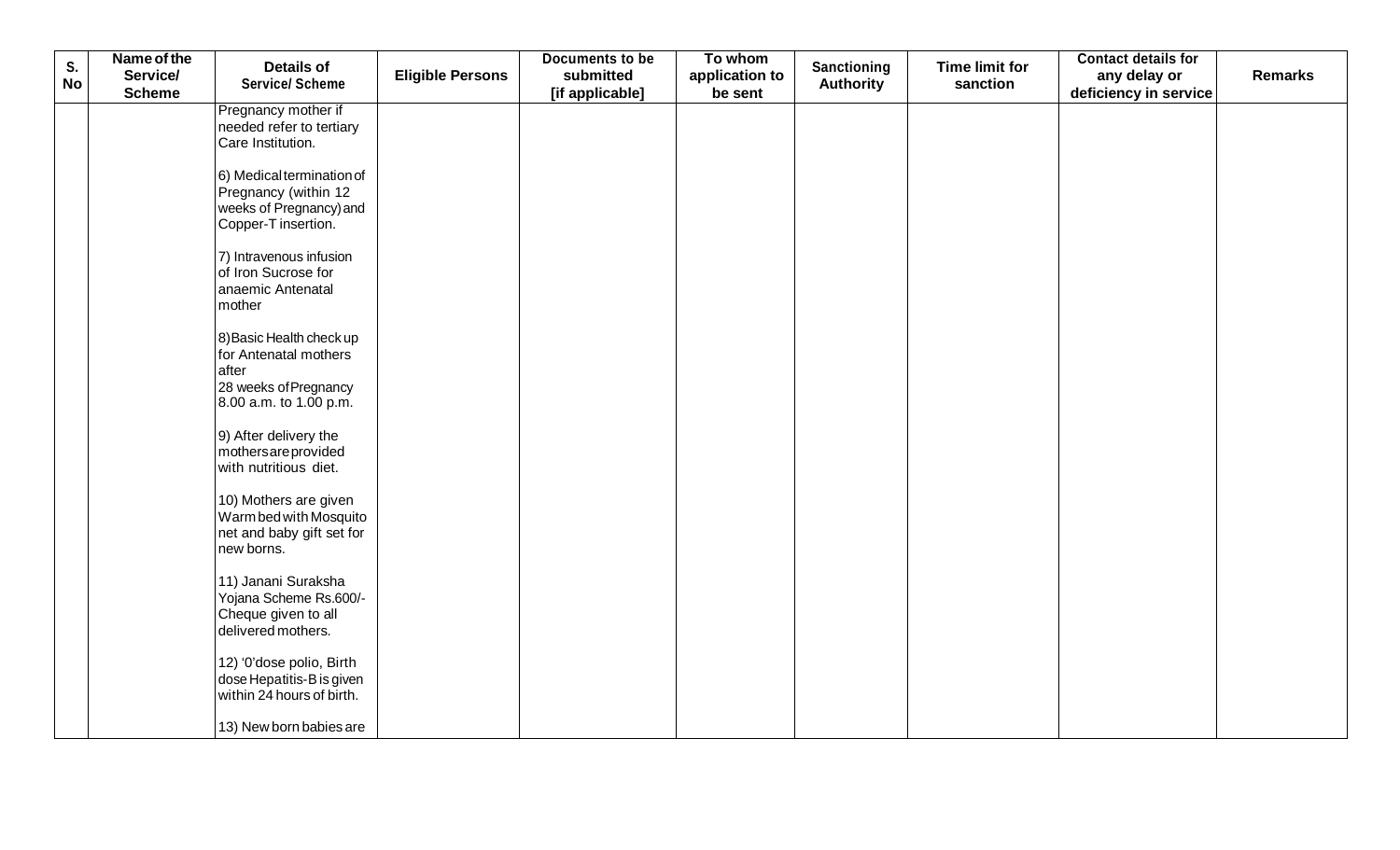| S.<br><b>No</b> | Name of the<br>Service/<br><b>Scheme</b> | <b>Details of</b><br><b>Service/ Scheme</b>                                                           | <b>Eligible Persons</b>                      | Documents to be<br>submitted<br>[if applicable]                                                                                                       | To whom<br>application to<br>be sent                                                                       | <b>Sanctioning</b><br><b>Authority</b>                                             | <b>Time limit for</b><br>sanction                                                                                                  | <b>Contact details for</b><br>any delay or<br>deficiency in service                                                               | <b>Remarks</b> |
|-----------------|------------------------------------------|-------------------------------------------------------------------------------------------------------|----------------------------------------------|-------------------------------------------------------------------------------------------------------------------------------------------------------|------------------------------------------------------------------------------------------------------------|------------------------------------------------------------------------------------|------------------------------------------------------------------------------------------------------------------------------------|-----------------------------------------------------------------------------------------------------------------------------------|----------------|
|                 |                                          | kept in Warmer by New<br><b>Born Stabilisation Unit</b>                                               |                                              |                                                                                                                                                       |                                                                                                            |                                                                                    |                                                                                                                                    |                                                                                                                                   |                |
|                 |                                          | 14) Physiological<br>Jaundice babies kept in<br>Phototherapy.                                         |                                              |                                                                                                                                                       |                                                                                                            |                                                                                    |                                                                                                                                    |                                                                                                                                   |                |
|                 |                                          | 15) High risk New Born<br>refer to higher<br>Institution by<br>Ambulance.                             |                                              |                                                                                                                                                       |                                                                                                            |                                                                                    |                                                                                                                                    |                                                                                                                                   |                |
|                 |                                          | 16) Permanent Family<br>Welfare methods for<br>MaleandFemale 8.00<br>a.m. to 1.00 p.m.                |                                              |                                                                                                                                                       |                                                                                                            |                                                                                    |                                                                                                                                    |                                                                                                                                   |                |
|                 |                                          | 17) Follow up after<br>Surgery (upto 42 days).                                                        |                                              |                                                                                                                                                       |                                                                                                            |                                                                                    |                                                                                                                                    |                                                                                                                                   |                |
|                 |                                          | 18) After delivery<br>insertion of PPIUCD.                                                            |                                              |                                                                                                                                                       |                                                                                                            |                                                                                    |                                                                                                                                    |                                                                                                                                   |                |
|                 |                                          | 19) Medical Termination<br>of Pregnancy (Upto 12<br>weeks of Pregnancy) and<br>Family Welfare method. |                                              |                                                                                                                                                       |                                                                                                            |                                                                                    |                                                                                                                                    |                                                                                                                                   |                |
|                 |                                          | 20) New born Cardiac<br>Screening at Saidapet<br>E.O.C.                                               |                                              |                                                                                                                                                       |                                                                                                            |                                                                                    |                                                                                                                                    |                                                                                                                                   |                |
|                 | <b>Public Health Department</b>          |                                                                                                       |                                              |                                                                                                                                                       |                                                                                                            |                                                                                    |                                                                                                                                    |                                                                                                                                   |                |
|                 | Registration of<br>births and deaths     | Registration of Births /<br>Deaths occurred in<br>Institutions                                        | Parent or the legal<br>heirs of the deceased | All the Hospitals have<br>been given user name<br>and password. By using<br>their password Head of<br>the institution should<br>upload the details of | To the Registrar<br>of births and<br>Deaths i.e.<br>Concerned<br><b>Division Sanitary</b><br>Inspector. He | The Concerned<br>Division<br>Sanitary<br>Inspector will<br>validate the<br>details | As per Registration of<br>Birth and Death Act<br>1969 Sec.8 & 13<br>within 21 days of the<br>occurrence of a birth/<br>death canbe | Zonal Health Officers of<br>the concern Zone.<br>Zone 1-9445190061<br>Zone 2-9445190062<br>Zone 3-9445190063<br>Zone 4-9445190064 |                |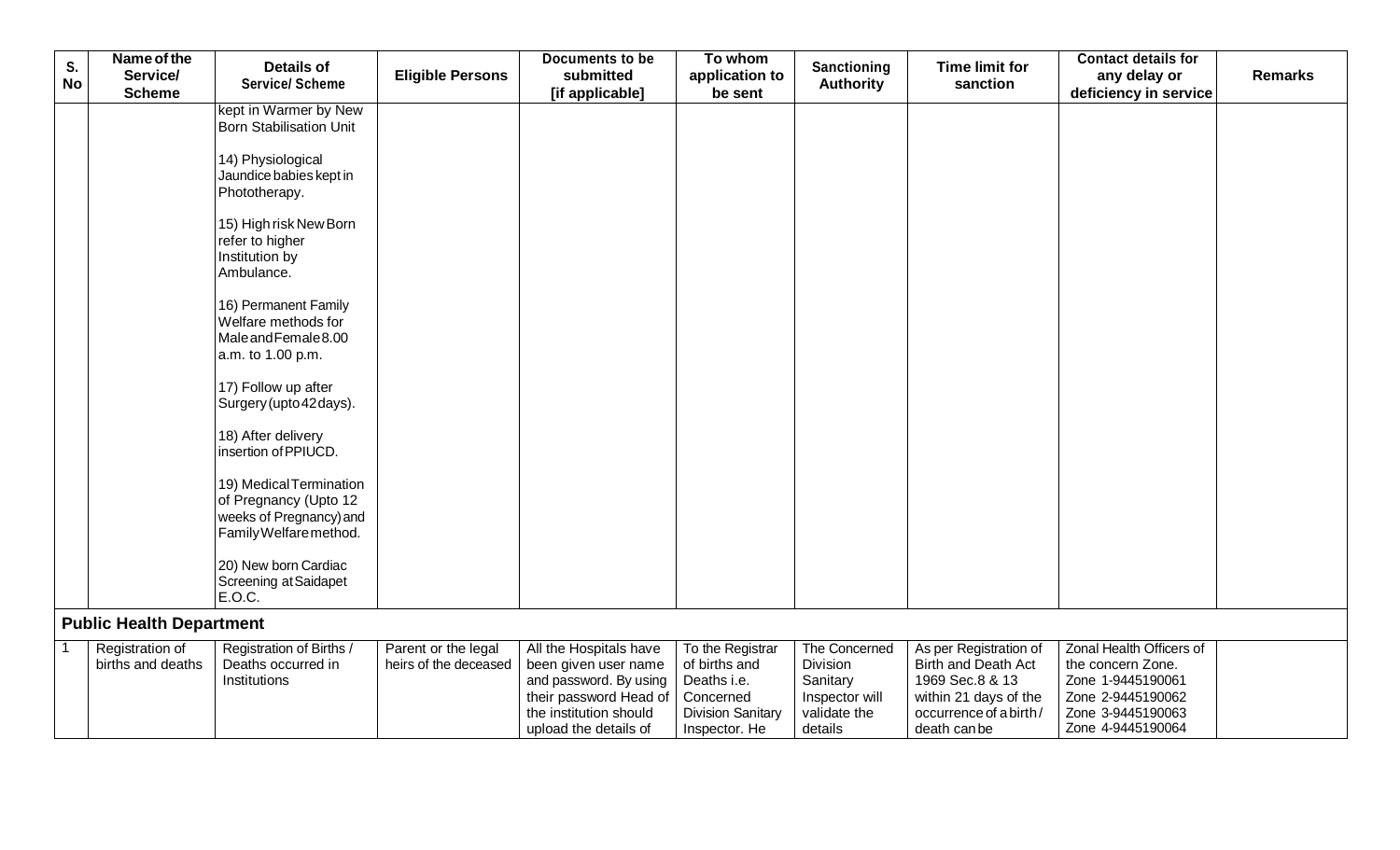|                | Name of the       |                          |                         | Documents to be         | To whom                 |                  |                                                | <b>Contact details for</b> |                |
|----------------|-------------------|--------------------------|-------------------------|-------------------------|-------------------------|------------------|------------------------------------------------|----------------------------|----------------|
| S.             | Service/          | <b>Details of</b>        | <b>Eligible Persons</b> | submitted               | application to          | Sanctioning      | <b>Time limit for</b>                          | any delay or               | <b>Remarks</b> |
| <b>No</b>      | <b>Scheme</b>     | <b>Service/ Scheme</b>   |                         | [if applicable]         | be sent                 | <b>Authority</b> | sanction                                       | deficiency in service      |                |
|                |                   |                          |                         | births/ deaths in       | registers the           | uploaded by the  | registered by the B&D                          | Zone 5-9445190065          |                |
|                |                   |                          |                         | Chennai Corporation     | manual reports.         | institutions     | Registrar without late                         | Zone 6-9445190066          |                |
|                |                   |                          |                         | Web portal and hard     |                         | after            | fee. In Corporation of                         | Zone 7-9445190067          |                |
|                |                   |                          |                         | copy Form 1, Form 2,    |                         | verification of  | Chennai all the                                | Zone 8-9445190068          |                |
|                |                   |                          |                         | Form 3 and Medical      |                         | the hard copy    | <b>Births and deaths</b>                       | Zone 9-9445190069          |                |
|                |                   |                          |                         | Cause of death          |                         | given by them    | are registered within                          | Zone 10-9445190070         |                |
|                |                   |                          |                         | Certificate (Form 4)    |                         |                  | 3 days to 7 working                            | Zone 11-9445190071         |                |
|                |                   |                          |                         | should be submitted     |                         |                  | days period at the                             | Zone 12-9445190072         |                |
|                |                   |                          |                         | within 21 days of its   |                         |                  | earliest.                                      | Zone 13-9445190073         |                |
|                |                   |                          |                         | occurrence.             |                         |                  | If the delay is 21 days                        | Zone 14-9445190074         |                |
|                |                   |                          |                         |                         |                         |                  | to 30 days late fee                            | Zone 15-9445190075         |                |
|                |                   |                          |                         |                         |                         |                  | Rs.100 should be paid                          |                            |                |
|                |                   |                          |                         |                         |                         |                  | and the event can be                           |                            |                |
|                |                   |                          |                         |                         |                         |                  | registered by B&D                              |                            |                |
|                |                   |                          |                         |                         |                         |                  | Registrar. If the delay                        |                            |                |
|                |                   |                          |                         |                         |                         |                  | is 30 days to 1 year                           |                            |                |
|                |                   |                          |                         |                         |                         |                  | order should be                                |                            |                |
|                |                   |                          |                         |                         |                         |                  | obtained from                                  |                            |                |
|                |                   |                          |                         |                         |                         |                  | Commissioner with a                            |                            |                |
|                |                   |                          |                         |                         |                         |                  | payment of late fee<br>Rs.200/-If the delay is |                            |                |
|                |                   |                          |                         |                         |                         |                  | after 1 year the order                         |                            |                |
|                |                   |                          |                         |                         |                         |                  | of the Revenue                                 |                            |                |
|                |                   |                          |                         |                         |                         |                  | <b>Divisional Officer</b>                      |                            |                |
|                |                   |                          |                         |                         |                         |                  | (RDO). Should be                               |                            |                |
|                |                   |                          |                         |                         |                         |                  | obtained and the event                         |                            |                |
|                |                   |                          |                         |                         |                         |                  | can be registered with                         |                            |                |
|                |                   |                          |                         |                         |                         |                  | late fee of Rs.500/ -                          |                            |                |
| $\overline{2}$ | Registration of   | Registration of Births / | Parent or the legal     | The Head of the         | To the Registrar        | The Data Entry   | As per Registration of                         |                            |                |
|                | births and deaths | Deaths occurred in       | heirs of the deceased   | household should give   | of births and           | Operator enters  | <b>Birth and Death Act</b>                     |                            |                |
|                |                   | Homes                    |                         | information about birth | Deaths i.e.             | the details as   | 1969 Sec.8 & 13                                |                            |                |
|                |                   |                          |                         | along with proof like   | <b>Concern Division</b> | per the birth /  | within 21 days of the                          |                            |                |
|                |                   |                          |                         | Antenatal / Postnatal   | Sanitary                | death reports    | occurrence of a birth/                         |                            |                |
|                |                   |                          |                         | medical care and letter | Inspector. He           | by using his     | death can be                                   |                            |                |
|                |                   |                          |                         | from delivery           | registers the           | password in      | registered by the B&D                          |                            |                |
|                |                   |                          |                         | conducted person and    | manual reports.         | Chennai          | Registrar without late                         |                            |                |
|                |                   |                          |                         | witness within 21 days  |                         | Corporation      | fee. In Corporation                            |                            |                |
|                |                   |                          |                         | of occurrence. The      |                         | Web portal.      | of Chennai all the                             |                            |                |
|                |                   |                          |                         | Head of the household   |                         | Concerned        | <b>Births and deaths</b>                       |                            |                |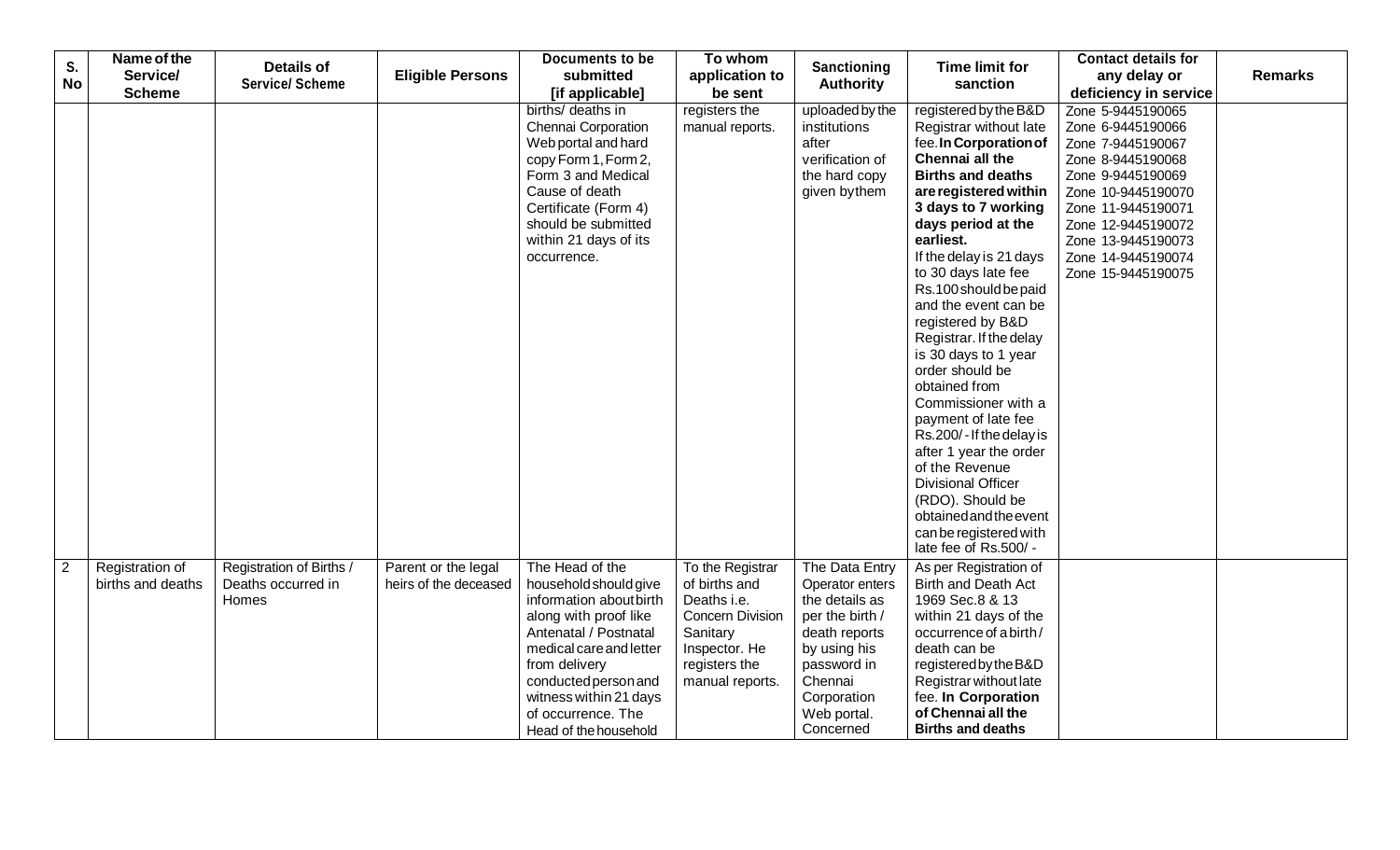| S.             | Name of the                                           | <b>Details of</b>                                                             |                                                                                                                  | <b>Documents to be</b>                                                                                                                                                                                                                                                                                                                                                                                                                                                                                        | To whom                                                                                                                                                                         | Sanctioning                                                                                                                                                         | <b>Time limit for</b>                                                                                                                                                                                                                                                                                                                                                                                                                                                                        | <b>Contact details for</b>                       |                |
|----------------|-------------------------------------------------------|-------------------------------------------------------------------------------|------------------------------------------------------------------------------------------------------------------|---------------------------------------------------------------------------------------------------------------------------------------------------------------------------------------------------------------------------------------------------------------------------------------------------------------------------------------------------------------------------------------------------------------------------------------------------------------------------------------------------------------|---------------------------------------------------------------------------------------------------------------------------------------------------------------------------------|---------------------------------------------------------------------------------------------------------------------------------------------------------------------|----------------------------------------------------------------------------------------------------------------------------------------------------------------------------------------------------------------------------------------------------------------------------------------------------------------------------------------------------------------------------------------------------------------------------------------------------------------------------------------------|--------------------------------------------------|----------------|
| <b>No</b>      | Service/                                              | <b>Service/ Scheme</b>                                                        | <b>Eligible Persons</b>                                                                                          | submitted                                                                                                                                                                                                                                                                                                                                                                                                                                                                                                     | application to                                                                                                                                                                  | <b>Authority</b>                                                                                                                                                    | sanction                                                                                                                                                                                                                                                                                                                                                                                                                                                                                     | any delay or                                     | <b>Remarks</b> |
|                | <b>Scheme</b>                                         |                                                                               |                                                                                                                  | [if applicable]                                                                                                                                                                                                                                                                                                                                                                                                                                                                                               | be sent                                                                                                                                                                         |                                                                                                                                                                     |                                                                                                                                                                                                                                                                                                                                                                                                                                                                                              | deficiency in service                            |                |
|                |                                                       |                                                                               |                                                                                                                  | should give information<br>about death in the<br><b>Burial Ground if burial</b><br>done in Chennai<br>Corporation limit along<br>with Medical Cause of<br>deathCertificate(Form<br>4A) if police case Police<br>Death Report, FIR Copy<br>during the burial or<br>cremation. If the burial<br>occurred in out of<br>Chennai Corporation<br>limit along with above<br>said documents body<br>disposal certificate<br>issued by VAO or<br>respective Local<br>Authorities to be<br>submitted within 21<br>days. |                                                                                                                                                                                 | Divisional<br>Sanitary<br>Inspector<br>validated the<br>details<br>uploaded by<br>Data Entry<br>Operator after<br>verification of<br>the hard copy<br>given by them | are registered within<br>3 days to 7 working<br>days period at the<br>earliest.<br>If the delay is 21 days<br>to 30 days late fee<br>Rs.100 should be paid<br>and the event can be<br>registered by B&D<br>Registrar. If the delay<br>is 30 days to 1 year<br>order should be<br>obtained from<br>Commissioner with a<br>payment of late fee<br>Rs.200/-If the delay is<br>after 1 year the order<br>of the Revenue<br><b>Divisional Officer</b><br>(RDO)should be<br>obtained and the event |                                                  |                |
|                |                                                       |                                                                               |                                                                                                                  |                                                                                                                                                                                                                                                                                                                                                                                                                                                                                                               |                                                                                                                                                                                 |                                                                                                                                                                     | can be registered with<br>late fee of Rs.500/ -                                                                                                                                                                                                                                                                                                                                                                                                                                              |                                                  |                |
| $\mathbf{3}$   | <b>Issuance of Birth</b><br>and Death<br>Certificates | Download Birth and<br>Death Certificates from<br>website                      | The details of<br>birth/ death concern<br>should be registered<br>in Chennai<br><b>Corporation Web</b><br>portal | Public can download<br>the birth/ death<br>certificateatfreeofcast<br>from<br>www.chennaicorporati<br>on.gov.in by entering<br>the date of birth/death<br>and gender                                                                                                                                                                                                                                                                                                                                          | Public can<br>download the<br>birth/ death<br>certificate at free<br>of cast from<br>www.chennaicor<br>poration.gov.in<br>by entering the<br>date of birth/<br>death and gender | <b>NA</b>                                                                                                                                                           | <b>NA</b>                                                                                                                                                                                                                                                                                                                                                                                                                                                                                    |                                                  |                |
| $\overline{4}$ | Inclusion of Child<br>name in birth<br>certificates   | Inclusion of Child Name<br>in the birth certificate<br>registered before 1990 | Parent of the child/<br>Individual                                                                               | Declaration and<br>affidavit of the Parent/<br>individual (Passport<br>size photos should be<br>affixed) along with<br>SSLC mark sheet /                                                                                                                                                                                                                                                                                                                                                                      | <b>Public Relation</b><br>Centre, Ripon<br><b>Buildings</b><br>(Timings 10AM<br>to 5.30PM in<br>working days)                                                                   | Registrar of<br>Births and<br>Deaths will<br>enter the child<br>name in the<br>birth register                                                                       | 7 working days after<br>submission of<br>declaration by parents<br>of the child for Birth<br>Certi ficate.                                                                                                                                                                                                                                                                                                                                                                                   | <b>Zonal Health Officer</b><br>(VS) 044-25619251 |                |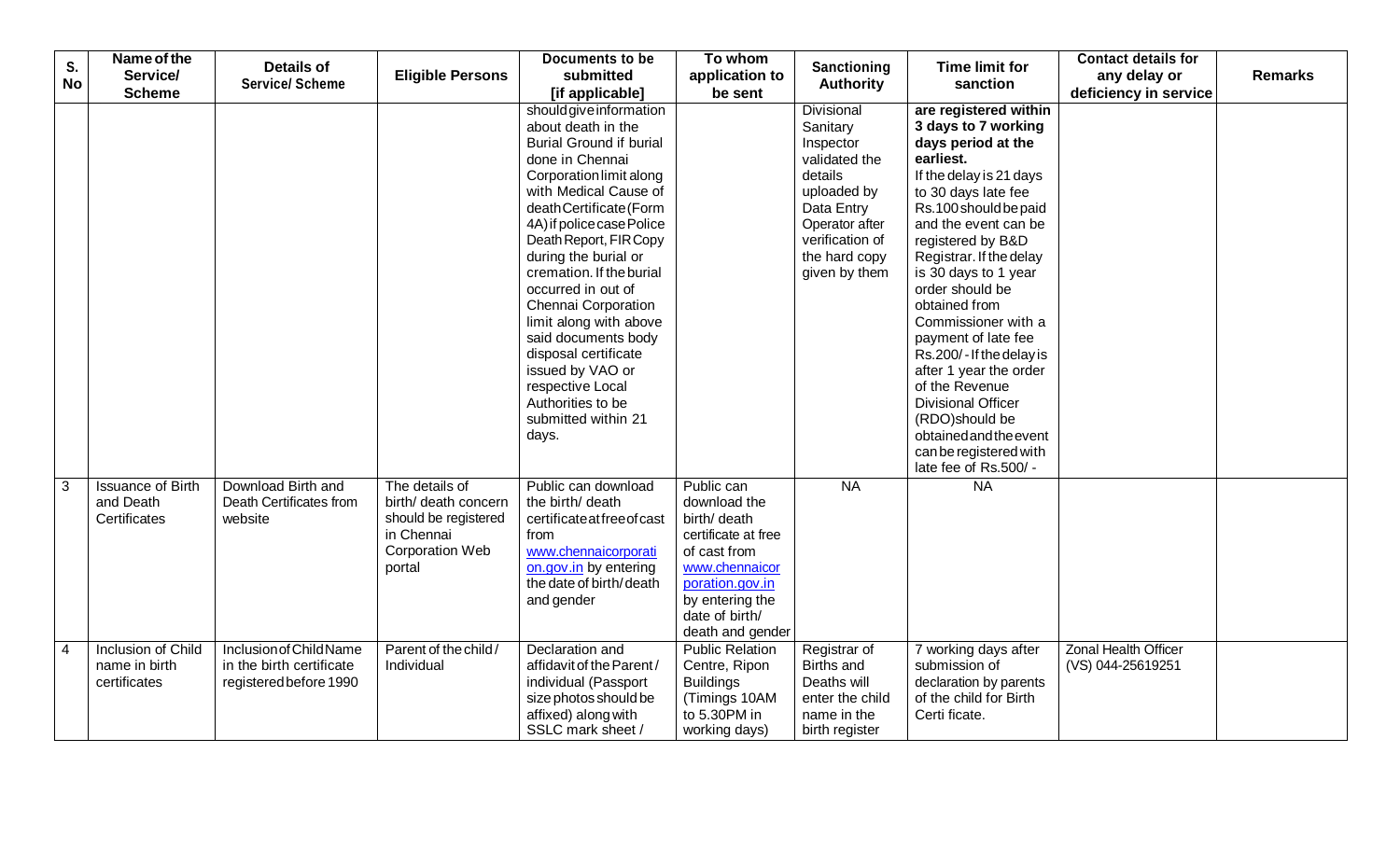| S.<br><b>No</b> | Name of the<br>Service/<br><b>Scheme</b>            | <b>Details of</b><br><b>Service/Scheme</b>                                                   | <b>Eligible Persons</b>                                                                    | Documents to be<br>submitted<br>[if applicable]                                                                                                                                                                                                                                                                                                                                              | To whom<br>application to<br>be sent                                                                          | Sanctioning<br><b>Authority</b>                                                                                                                                                                                                    | <b>Time limit for</b><br>sanction                                                                         | <b>Contact details for</b><br>any delay or<br>deficiency in service                                                                                                                                                                                                                                                                                                            | <b>Remarks</b> |
|-----------------|-----------------------------------------------------|----------------------------------------------------------------------------------------------|--------------------------------------------------------------------------------------------|----------------------------------------------------------------------------------------------------------------------------------------------------------------------------------------------------------------------------------------------------------------------------------------------------------------------------------------------------------------------------------------------|---------------------------------------------------------------------------------------------------------------|------------------------------------------------------------------------------------------------------------------------------------------------------------------------------------------------------------------------------------|-----------------------------------------------------------------------------------------------------------|--------------------------------------------------------------------------------------------------------------------------------------------------------------------------------------------------------------------------------------------------------------------------------------------------------------------------------------------------------------------------------|----------------|
|                 |                                                     |                                                                                              |                                                                                            | passport 1 <sup>st</sup> and last<br>page copy / driving<br>license / PAN and<br>ration card id proof of<br>parent and individual                                                                                                                                                                                                                                                            |                                                                                                               | and web portal<br>by using his<br>password                                                                                                                                                                                         |                                                                                                           |                                                                                                                                                                                                                                                                                                                                                                                |                |
| 5               | Inclusion of Child<br>name in birth<br>certificates | Inclusion of Child Name<br>in the birth certificate<br>registered after 1990 to<br>till date | Parent of the child                                                                        | Declaration of the<br>Parent along with birth<br>report given by hospital<br>and id proof of parent.<br>School Record copy, ID<br>proofs ad affidavit<br>should be produced.                                                                                                                                                                                                                 | <b>Public Service</b><br>Centre of<br>Concern Zonal<br>Office.(Timings<br>10AMto5.30PM<br>in working days)    | Registrar of<br>Births and<br>Deaths will<br>enter the child<br>name in the<br>Register and the<br>Concerned<br>Division<br>Sanitary<br>Inspector will<br>enter the child<br>name in the<br>web portal by<br>using his<br>password | 7 working days after<br>submission of<br>declaration by parents<br>of the child for Birth<br>Certificate. | Zonal Health Officers of<br>the concern Zone.<br>Zone 1-9445190061<br>Zone 2-9445190062<br>Zone 3-9445190063<br>Zone 4-9445190064<br>Zone 5-9445190065<br>Zone 6-9445190066<br>Zone 7-9445190067<br>Zone 8-9445190068<br>Zone 9-9445190069<br>Zone 10-9445190070<br>Zone 11-9445190071<br>Zone 12-9445190072<br>Zone 13-9445190073<br>Zone 14-9445190074<br>Zone 15-9445190075 |                |
| 6               | Correction in the<br>birth/ death<br>certificates   | Corrections in the birth<br>certificate registered<br>before 1990                            | Parent of the child /<br>Individual / if<br>correction in death<br>certificate legal heirs | Request letter and<br>affidavit of the Parent/<br>individual / if<br>correction in death<br>certificate legal heirs<br>(Passport size photos<br>should be affixed) along<br>with SSLC mark sheet/<br>passport 1 <sup>st</sup> and last<br>page copy / driving<br>license / PAN /<br>marriage certificate<br>and ration card id proof<br>of parent and<br>individual/deceased/<br>legal heirs | <b>Public Relation</b><br>Centre, Ripon<br><b>Buildings</b><br>(Timings 10AM<br>to 5.30PM in<br>working days) | Registrar of<br>Births and<br>Deaths will<br>make correction<br>in the register<br>and web portal<br>by using his<br>password                                                                                                      | 7 working days after<br>submission of<br>declaration by parents<br>of the child for Birth<br>Certificate. | <b>Zonal Health Officer</b><br>(VS) 044-25619251                                                                                                                                                                                                                                                                                                                               |                |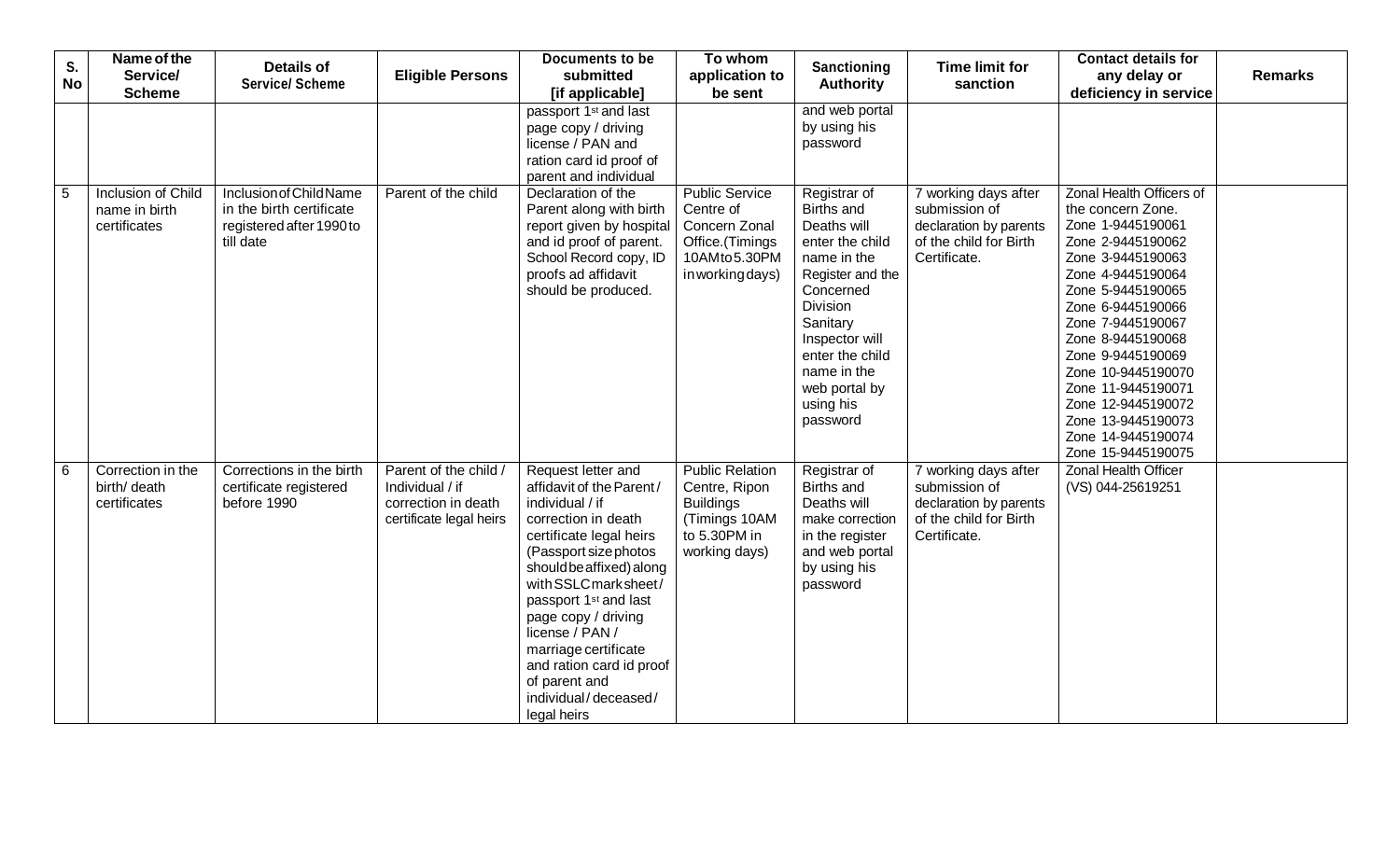| S.        | Name of the           | <b>Details of</b>            |                         | Documents to be                   | To whom               | Sanctioning              | <b>Time limit for</b>  | <b>Contact details for</b> |                |
|-----------|-----------------------|------------------------------|-------------------------|-----------------------------------|-----------------------|--------------------------|------------------------|----------------------------|----------------|
| <b>No</b> | Service/              | <b>Service/Scheme</b>        | <b>Eligible Persons</b> | submitted                         | application to        |                          | sanction               | any delay or               | <b>Remarks</b> |
|           | <b>Scheme</b>         |                              |                         | [if applicable]                   | be sent               | <b>Authority</b>         |                        | deficiency in service      |                |
|           | Correction in the     | Inclusion of Child Name      | Parent of the child /   | Request letter and                | <b>Public Service</b> | Registrar of             | 7 working days after   | Zonal Health Officers of   |                |
|           | birth/ death          | in the birth certificate     | Individual / if         | affidavit of the Parent/          | Centre of             | Births and               | submission of          | the concern Zone.          |                |
|           | certificates          | registered after 1990 to     | correction in death     | individual / if                   | Concern Zonal         | Deaths will              | declaration by parents | Zone 1-9445190061          |                |
|           |                       | till date                    | certificate legal heirs | correction in death               | Office. (Timings      | make correction          | of the child for Birth | Zone 2-9445190062          |                |
|           |                       |                              |                         | certificate legal heirs           | 10AMto5.30PM          | in the Register          | Certificate.           | Zone 3-9445190063          |                |
|           |                       |                              |                         | (Passport size photos             | in working days)      | and the                  |                        | Zone 4-9445190064          |                |
|           |                       |                              |                         | should be affixed) along          |                       | Concerned                |                        | Zone 5-9445190065          |                |
|           |                       |                              |                         | with SSLC mark sheet/             |                       | Divisional               |                        | Zone 6-9445190066          |                |
|           |                       |                              |                         | passport 1 <sup>st</sup> and last |                       | Sanitary                 |                        | Zone 7-9445190067          |                |
|           |                       |                              |                         | page copy / driving               |                       | Inspector will           |                        | Zone 8-9445190068          |                |
|           |                       |                              |                         | license / PAN /                   |                       | update the               |                        | Zone 9-9445190069          |                |
|           |                       |                              |                         | marriage certificate              |                       | correction in            |                        | Zone 10-9445190070         |                |
|           |                       |                              |                         | and ration card id proof          |                       | the web portal           |                        | Zone 11-9445190071         |                |
|           |                       |                              |                         | of parent and                     |                       | by using his             |                        | Zone 12-9445190072         |                |
|           |                       |                              |                         | individual / deceased /           |                       | password                 |                        | Zone 13-9445190073         |                |
|           |                       |                              |                         | legal heirs                       |                       |                          |                        | Zone 14-9445190074         |                |
|           |                       |                              |                         |                                   |                       |                          |                        | Zone 15-9445190075         |                |
| 8         | Name Inclusion of     | <b>Online Name Inclusion</b> | Parents of the child    | Request letter of the             | To the Registrar      | The Birth and            | Maximum 7 Daysfrom     | Zonal Health Officers of   |                |
|           | the Child.            | of the Child Born on and     |                         | parents, Declaration              | of the Birth and      | Death Registrar          | the date of submission | the concern Zone.          |                |
|           |                       | after 01.06.2019.            |                         | form, Parents ID proof,           | Death i.e             | using his                | Online.                | Zone 1-9445190061          |                |
|           |                       |                              |                         | Registration Number of            | concerned             | password in              |                        | Zone 2-9445190062          |                |
|           |                       |                              |                         | the Birth Certificates.           | Divisional            | Greater Chennai          |                        | Zone 3-9445190063          |                |
|           |                       |                              |                         | Should be scanned and             | Sanitary              | Corporation              |                        | Zone 4-9445190064          |                |
|           |                       |                              |                         | uploaded in the web               | Inspector.            | web portal.              |                        | Zone 5-9445190065          |                |
|           |                       |                              |                         | portal. If accepted OTP           |                       | After verifying          |                        | Zone 6-9445190066          |                |
|           |                       |                              |                         | number will be sent to            |                       | the details              |                        | Zone 7-9445190067          |                |
|           |                       |                              |                         | the applicant.                    |                       | application will         |                        | Zone 8-9445190068          |                |
|           |                       |                              |                         |                                   |                       | be accepted or           |                        | Zone 9-9445190069          |                |
|           |                       |                              |                         |                                   |                       | rejected. If             |                        | Zone 10-9445190070         |                |
|           |                       |                              |                         |                                   |                       | accepted                 |                        | Zone 11-9445190071         |                |
|           |                       |                              |                         |                                   |                       | message will be          |                        | Zone 12-9445190072         |                |
|           |                       |                              |                         |                                   |                       | sent to the              |                        | Zone 13-9445190073         |                |
|           |                       |                              |                         |                                   |                       | applicants<br>mobile no. |                        | Zone 14-9445190074         |                |
|           |                       |                              |                         |                                   |                       |                          |                        | Zone 15-9445190075         |                |
| 9         | <b>National Urban</b> | The Honorable Supreme        | Persons who do not      | Any ID proofs (if                 |                       |                          |                        | City Level Co- Ordinater   |                |
|           | Livelihood            | Court of India has given     | have a house, either    | available) / Police               |                       |                          |                        | Asha Parek Nanthiny        |                |
|           | Mission - Shelter     | direction that one           | self-owned or           | Memo                              |                       |                          |                        | 9445190472 / 044 -         |                |
|           | for Urban             | shelter for homeless to      | rented, but instead     |                                   |                       |                          |                        | 25303849                   |                |
|           | Homeless              | be opened for every 1        | live and sleep on       |                                   |                       |                          |                        | shelterschennaicorpora     |                |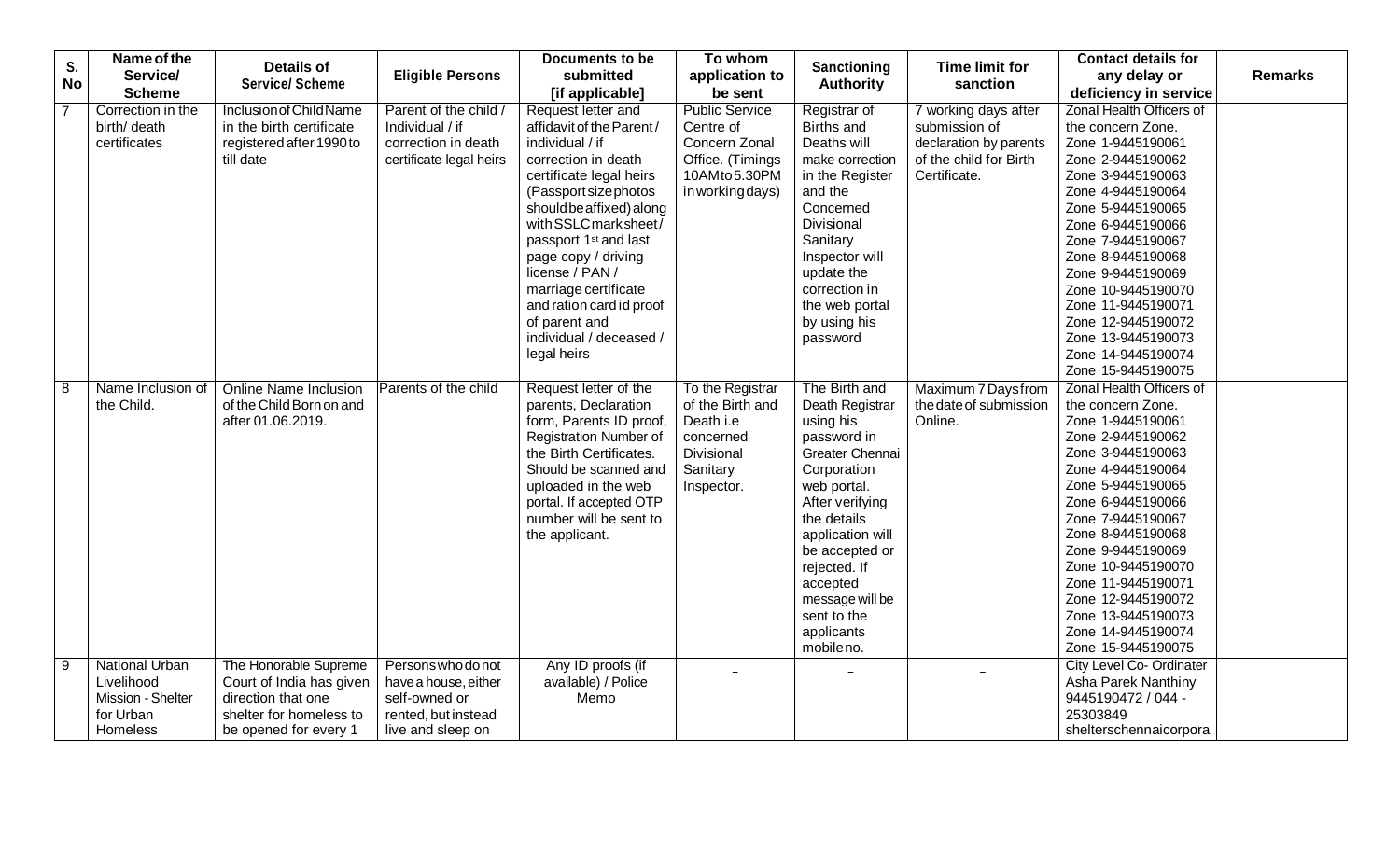| S.             | Name of the                                             | <b>Details of</b>                                                                                                                                                                                                                                                                                                                                                                                                      |                                                                                                                                                                                                                                                                                                                                                                                                                                                              | Documents to be                                                                                                                      | To whom                                         | Sanctioning                                                                                                                                           | <b>Time limit for</b> | <b>Contact details for</b>            |                |
|----------------|---------------------------------------------------------|------------------------------------------------------------------------------------------------------------------------------------------------------------------------------------------------------------------------------------------------------------------------------------------------------------------------------------------------------------------------------------------------------------------------|--------------------------------------------------------------------------------------------------------------------------------------------------------------------------------------------------------------------------------------------------------------------------------------------------------------------------------------------------------------------------------------------------------------------------------------------------------------|--------------------------------------------------------------------------------------------------------------------------------------|-------------------------------------------------|-------------------------------------------------------------------------------------------------------------------------------------------------------|-----------------------|---------------------------------------|----------------|
| <b>No</b>      | Service/<br><b>Scheme</b>                               | <b>Service/ Scheme</b>                                                                                                                                                                                                                                                                                                                                                                                                 | <b>Eligible Persons</b>                                                                                                                                                                                                                                                                                                                                                                                                                                      | submitted<br>[if applicable]                                                                                                         | application to<br>be sent                       | <b>Authority</b>                                                                                                                                      | sanction              | any delay or<br>deficiency in service | <b>Remarks</b> |
|                |                                                         | lakh population in the<br>urban cities in India.<br><b>Greater Chennai</b><br>Corporation (GCC) is<br>currently<br>operationalizing 38<br>shelters for the urban<br>homeless and 13 special<br>shelter (Hospital) in<br>Chennai city under Deen<br>Dayal Antyodaya Yojana<br>(DAY) - National Urban<br>Livelihood Mission<br>(NULM). For<br>establishment of<br>additional 33 shelters<br>actionisbeingcarried<br>out. | pavements, atparks,<br>railway stations, bus<br>stations and places<br>of worship, outside<br>shopsandfactories,<br>at constructions<br>sites, under bridges,<br>in hume pipes and<br>other places under<br>the open sky or<br>places unfit for<br>human habitation.<br>This also includes<br>people who live in<br>temporary<br>structures without<br>walls, under plastic<br>sheets or thatched<br>roofs on pavements,<br>parks or other<br>common spaces. |                                                                                                                                      |                                                 |                                                                                                                                                       |                       | tion@gmail.com                        |                |
|                | <b>Revenue Department</b>                               |                                                                                                                                                                                                                                                                                                                                                                                                                        |                                                                                                                                                                                                                                                                                                                                                                                                                                                              |                                                                                                                                      |                                                 |                                                                                                                                                       |                       |                                       |                |
|                | Property<br>Tax<br>Assessment                           | Levying of Property tax                                                                                                                                                                                                                                                                                                                                                                                                | Persons<br>owning<br>property within the<br>limit of Greater<br>Chennai Corporation                                                                                                                                                                                                                                                                                                                                                                          | Filled in Form -6 and<br>the copy of documents<br>relating to the property<br>such as sale deed,<br>settlement deed, patta,<br>etc., | Zonal Assistant<br>Revenue Officer<br>concerned | <b>Zonal Assistant</b><br>Revenue<br>Officer/ Zonal<br>Officer/<br>Revenue<br>Officer/<br>Regional<br>Deputy<br>Commissioner<br>as the case may<br>be | 30 days               |                                       |                |
| $\overline{2}$ | Tax<br>Property<br>Assessment<br>for<br>revision of tax | Revision of Property tax                                                                                                                                                                                                                                                                                                                                                                                               | Persons who made<br>additional<br>construction/<br>alteration/ changed<br>the<br>usage<br>of                                                                                                                                                                                                                                                                                                                                                                 | Filled in Form -7                                                                                                                    | Zonal Assistant<br>Revenue Officer<br>concerned | <b>Zonal Assistant</b><br>Revenue<br>Officer/ Zonal<br>Officer/<br>Revenue                                                                            | 30 days               |                                       |                |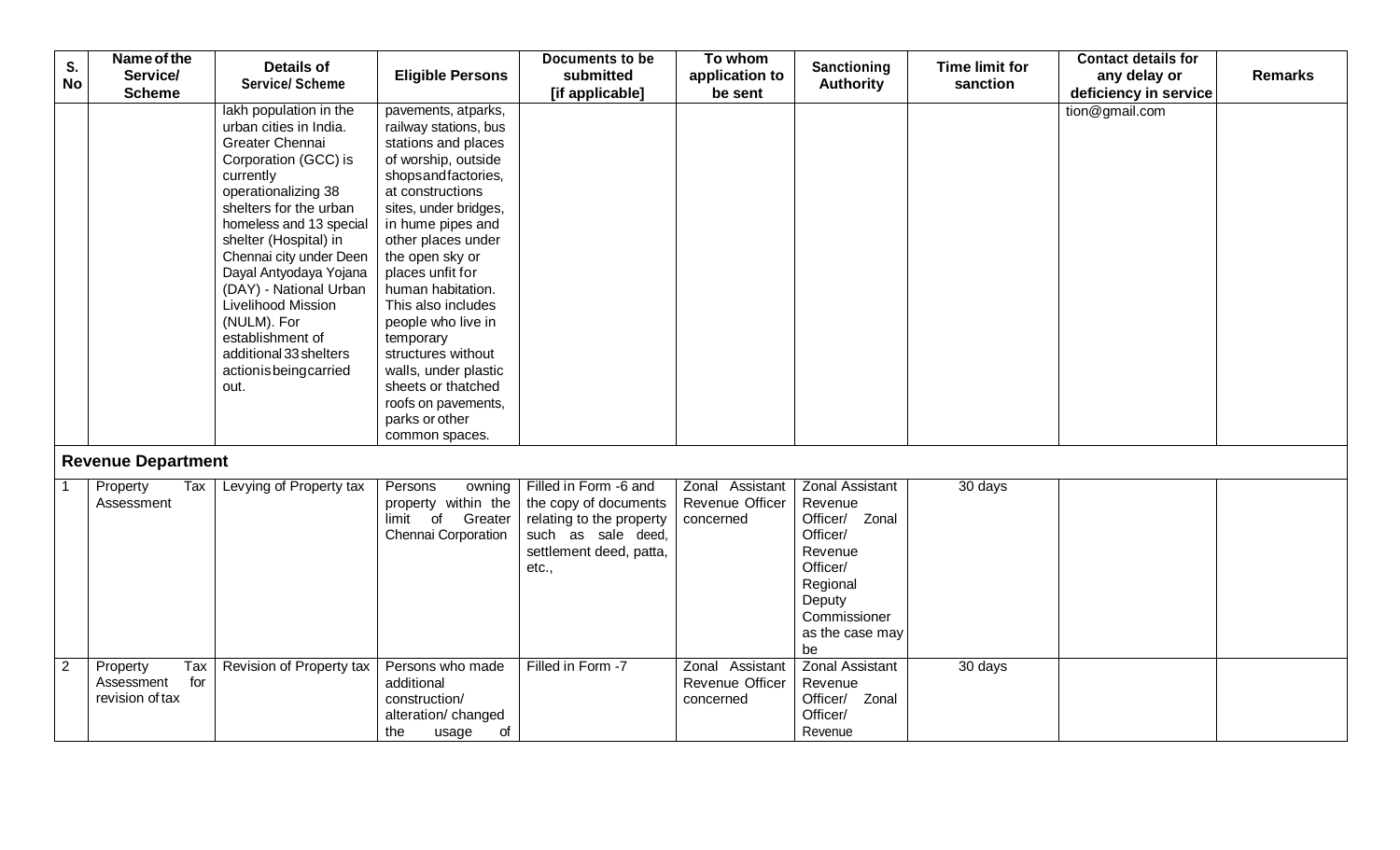| S.<br><b>No</b> | Name of the<br>Service/                              | <b>Details of</b><br><b>Service/ Scheme</b>        | <b>Eligible Persons</b>                                                                       | Documents to be<br>submitted                                                                                                                                                                                                                                                                                                            | To whom<br>application to                                                 | Sanctioning<br><b>Authority</b>                                                                                                                       | <b>Time limit for</b><br>sanction | <b>Contact details for</b><br>any delay or | <b>Remarks</b> |
|-----------------|------------------------------------------------------|----------------------------------------------------|-----------------------------------------------------------------------------------------------|-----------------------------------------------------------------------------------------------------------------------------------------------------------------------------------------------------------------------------------------------------------------------------------------------------------------------------------------|---------------------------------------------------------------------------|-------------------------------------------------------------------------------------------------------------------------------------------------------|-----------------------------------|--------------------------------------------|----------------|
|                 | <b>Scheme</b>                                        |                                                    |                                                                                               | [if applicable]                                                                                                                                                                                                                                                                                                                         | be sent                                                                   |                                                                                                                                                       |                                   | deficiency in service                      |                |
|                 |                                                      |                                                    | within<br>property<br>Chennai Corporation                                                     |                                                                                                                                                                                                                                                                                                                                         |                                                                           | Officer/<br>Regional<br>Deputy<br>Commissioner<br>as the case may<br>be                                                                               |                                   |                                            |                |
| 3               | Objections<br>for<br>tax<br>property<br>Assessment   | <b>Reduction of Property</b><br>tax                | Property<br>owners<br>whose<br>property<br>for<br>assessed<br>property tax                    | Requisition<br>letter<br>with reason for<br>reduction of property<br>tax<br>Provisional<br>Assessment order of<br>property tax                                                                                                                                                                                                          | Zonal Assistant<br><b>Revenue Officer</b><br>concerned                    | <b>Zonal Assistant</b><br>Revenue<br>Officer/ Zonal<br>Officer/<br>Revenue<br>Officer/<br>Regional<br>Deputy<br>Commissioner<br>as the case may<br>be | 30 days                           |                                            |                |
| $\overline{4}$  | to<br>the<br>Appeal<br>tax<br>property<br>assessment | Appeal for the fixation of Persons<br>Property tax | who<br>aggrieved with the<br>of<br>assessment<br>property tax fixed by<br>Chennai Corporation | Requisition<br>letter<br>addressed to the TAT<br>Copy of the final<br>assessment order<br>given by Chennai<br>Corporation in Notice<br>No.10<br>Copy of the receipt<br>showing fifty percent<br>the difference<br>of<br>amount between the<br>existing tax and the<br>tax as assessed by<br>the Commissioner in<br>the revision is paid | <b>Taxation Appeal</b><br>Tribunal, Ripon<br>Buildings,<br>Chennai-600003 | The Chairman,<br><b>Taxation Appeal</b><br>Tribunal                                                                                                   | Six months                        |                                            |                |
| 5               | Amendment<br>of<br>Property tax                      | Transferring ownership<br>of Property tax          | Property<br>owners<br>acquired property by<br>way of a registered<br>deed orinheritance       | Form 9<br>Copy of the deed<br>to<br>the<br>relating<br>property<br>Legalheirship<br>certificate in the case<br>of inheritance                                                                                                                                                                                                           | Zonal Assistant<br>Revenue Officer<br>concerned                           | <b>Zonal Assistant</b><br>Revenue Officer<br>concerned                                                                                                | 15 days                           |                                            |                |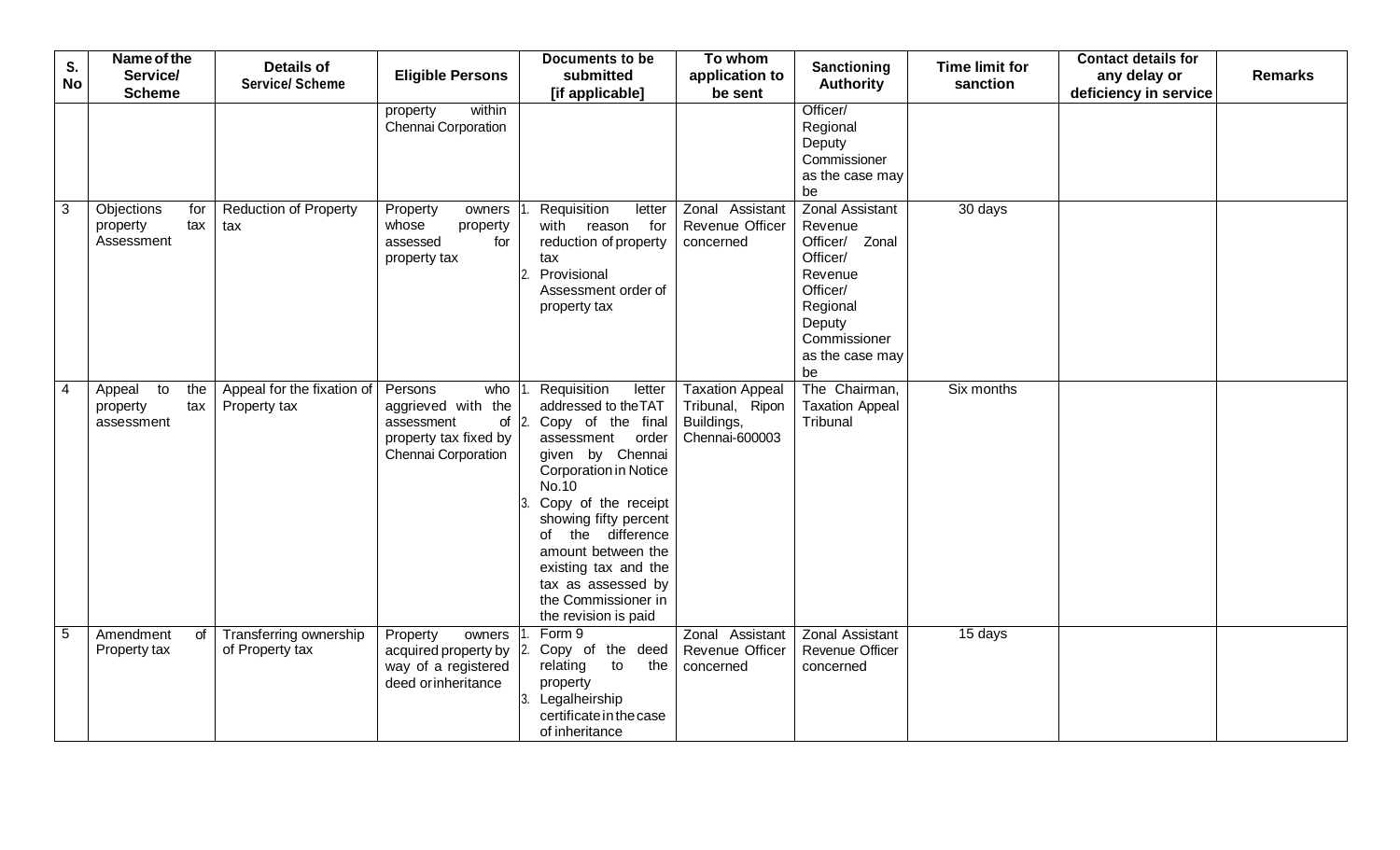| S.        | Name of the<br>Service/              | <b>Details of</b>                                                                           | <b>Eligible Persons</b>                                                                                                                                                                                                                                                                                                                                                             | <b>Documents to be</b><br>submitted                                                                                                                             | To whom<br>application to                              | Sanctioning                                            | <b>Time limit for</b> | <b>Contact details for</b><br>any delay or | <b>Remarks</b> |
|-----------|--------------------------------------|---------------------------------------------------------------------------------------------|-------------------------------------------------------------------------------------------------------------------------------------------------------------------------------------------------------------------------------------------------------------------------------------------------------------------------------------------------------------------------------------|-----------------------------------------------------------------------------------------------------------------------------------------------------------------|--------------------------------------------------------|--------------------------------------------------------|-----------------------|--------------------------------------------|----------------|
| <b>No</b> | <b>Scheme</b>                        | <b>Service/ Scheme</b>                                                                      |                                                                                                                                                                                                                                                                                                                                                                                     | [if applicable]                                                                                                                                                 | be sent                                                | <b>Authority</b>                                       | sanction              | deficiency in service                      |                |
| 6         | Assessment<br>of<br>Professional tax | Levying of profession<br>tax                                                                | A Hindu undivided<br>family, firm,<br>company,<br>corporation or other<br>corporate body, any<br>society, club, body of<br>persons<br><b>or</b><br>association,<br>SO<br>engaged, but does<br>not include any<br>person employed on<br>as casual basis who<br>is engaged actively<br>or otherwise in any<br>profession,<br>trade<br>calling<br>or<br>employment within<br>the city. | Filled in Form-2<br>2. Filled in Form-1<br>proof<br>for<br>the<br>of<br>commencement<br>business                                                                | Zonal Assistant<br>Revenue Officer<br>concerned        | <b>Zonal Assistant</b><br>Revenue Officer<br>concerned | 1 day                 |                                            |                |
|           | Company Tax                          | Levying of Company tax                                                                      | which<br>Company<br>transacts business<br>within the city                                                                                                                                                                                                                                                                                                                           | Filled in Form with a<br>of<br>copy<br>Memorandum<br>of<br>Article.<br>of<br>Copy<br>a<br>Registration<br>certificate issued by<br>Registrar<br>οf<br>Companies | Zonal Assistant<br><b>Revenue Officer</b><br>concerned | <b>Zonal Assistant</b><br>Revenue Officer<br>concerned | 1 day                 |                                            |                |
| 8         | <b>Trade Licence</b>                 | Issuing of Licence for<br>running trades within<br>Chennai<br>Greater<br>Corporation limit  | Traders running<br>within<br>trades<br>Chennai Corporation 2.<br>limit                                                                                                                                                                                                                                                                                                              | Filled in application<br>form<br>Two passport size<br>photos<br>3. Uptodate property<br>tax paidreceipt                                                         | Zonal Assistant<br>Revenue Officer                     | <b>Zonal Officer</b>                                   | 45 days               |                                            |                |
| 9         | <b>Renewal of Trade</b><br>licence   | Renewing of Licence for<br>running trades within<br>Chennai<br>Greater<br>Corporation limit | <b>Traders</b><br>running<br>trades<br>within<br>Greater<br>Chennai<br>Corporation limit                                                                                                                                                                                                                                                                                            | Filled in application<br>form<br>Two passport size<br>photos<br>3. Copy of the trade<br>licence<br>already                                                      | Zonal Assistant<br>Revenue Officer                     | <b>Zonal Officer</b>                                   | Across the counter    |                                            |                |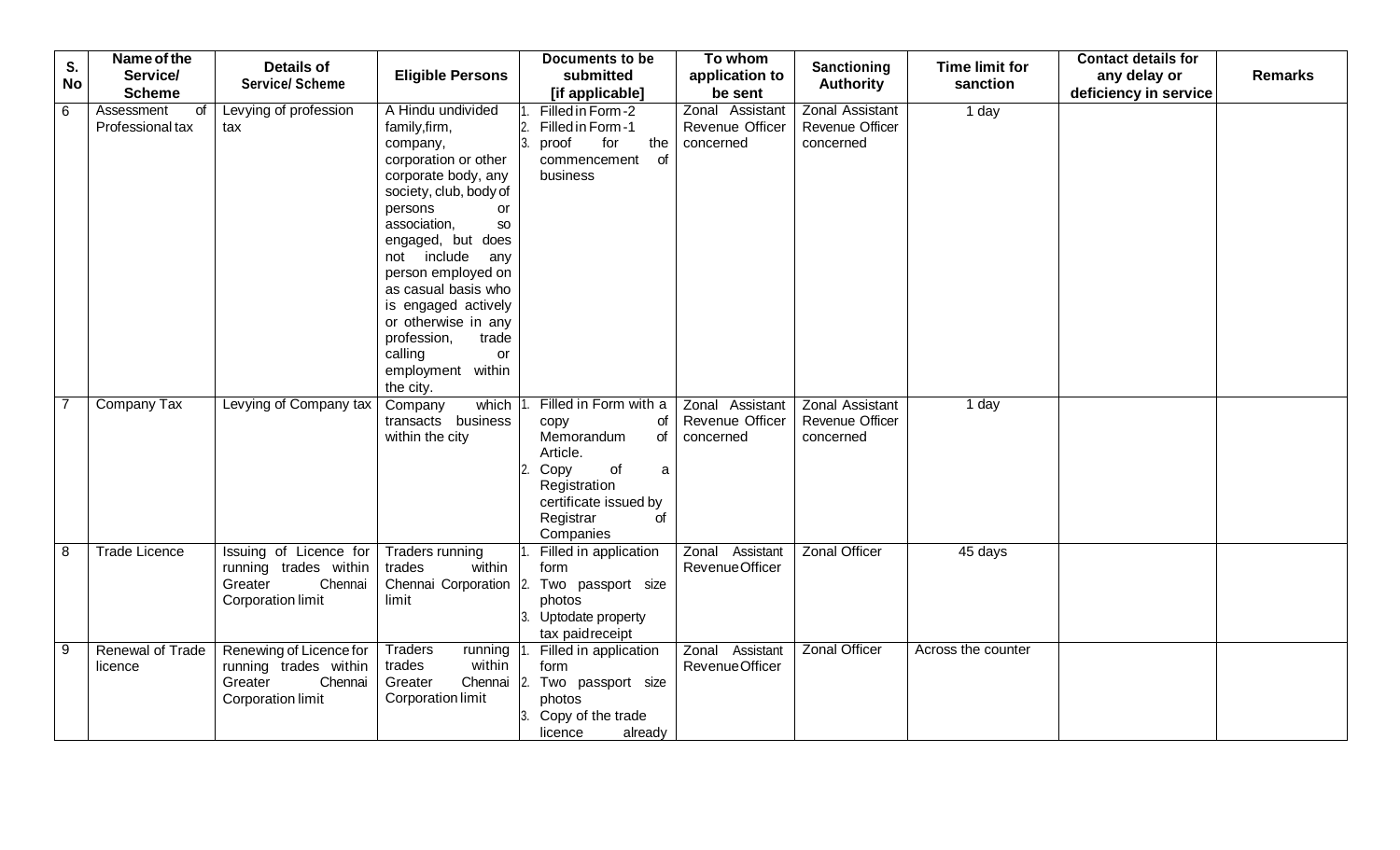| S.<br><b>No</b> | Name of the<br>Service/<br><b>Scheme</b> | <b>Details of</b><br><b>Service/ Scheme</b>                                                                                                  | <b>Eligible Persons</b> | <b>Documents to be</b><br>submitted<br>[if applicable]                                                                                                                                                                                                                                                                                                                                                                                  | To whom<br>application to<br>be sent                  | Sanctioning<br><b>Authority</b>                       | <b>Time limit for</b><br>sanction | <b>Contact details for</b><br>any delay or<br>deficiency in service | <b>Remarks</b> |
|-----------------|------------------------------------------|----------------------------------------------------------------------------------------------------------------------------------------------|-------------------------|-----------------------------------------------------------------------------------------------------------------------------------------------------------------------------------------------------------------------------------------------------------------------------------------------------------------------------------------------------------------------------------------------------------------------------------------|-------------------------------------------------------|-------------------------------------------------------|-----------------------------------|---------------------------------------------------------------------|----------------|
|                 |                                          |                                                                                                                                              |                         | issued by Chennai<br>Corporation                                                                                                                                                                                                                                                                                                                                                                                                        |                                                       |                                                       |                                   |                                                                     |                |
| 10              | Hall<br>Community<br><b>Booking</b>      | Letting<br>out<br>of<br>community halls<br>for<br>other<br>marriages and<br>functions(other<br>than<br>religious/<br>political<br>functions) | <b>General Public</b>   | Filled in application<br>form<br>Two passport size<br>photos<br>Demand Draft for<br>required daysrent<br>Xerox copy<br>$\circ$ of<br>Residence<br>proof<br>certificate                                                                                                                                                                                                                                                                  | Assistant<br><b>Revenue Officer</b><br>(Headquarters) | Assistant<br><b>Revenue Officer</b><br>(Headquarters) | 1 day                             |                                                                     |                |
| $\overline{11}$ | Allotment<br>of<br>Shops                 | Letting out of shops in<br>Greater<br>Chennai<br>Corporation shopping<br>complex's<br>through<br>tender cum auction                          | <b>General Public</b>   | Filled<br>in<br>tender<br>document<br>2. E.M.D. amount                                                                                                                                                                                                                                                                                                                                                                                  | Zonal Assistant<br>Revenue Officer<br>Concerned       | <b>Zonal Officer</b>                                  | As<br>tender<br>per<br>conditions |                                                                     |                |
|                 | <b>Mechanical Department</b>             |                                                                                                                                              |                         |                                                                                                                                                                                                                                                                                                                                                                                                                                         |                                                       |                                                       |                                   |                                                                     |                |
|                 | Providing<br>Mobile Toilet               | <b>Providing Mobile Toilet</b><br>for his use of Public<br>during mass gathering<br>at Government / Private<br>functions, Special events     | Public                  | 1. Request Letterfor<br>providing mobile<br>Toilet with Name,<br>Venue, Contact No,<br>Program Date, no of<br>days<br>2. D.D in name of<br><b>CommissionerGreater</b><br>Chennai Corporation<br>(i) Rent (Non<br>refundable) - Rs. 500/-<br>(Rupees Five Hundred<br>only) per day for one<br>vehicle<br>(ii) Security deposit<br>(Refundable) – Rs.<br>2000/-(RupeesTwo<br>Thousand only) for<br>one vehicle<br>(iii) Public you should | Superintending<br>Engineer<br>(Mechanical)            | Superintending<br>Engineer<br>(Mechanical)            | Within 3 days                     | Email:<br>semechanical@<br>chennaicorporation.gov<br>.in            |                |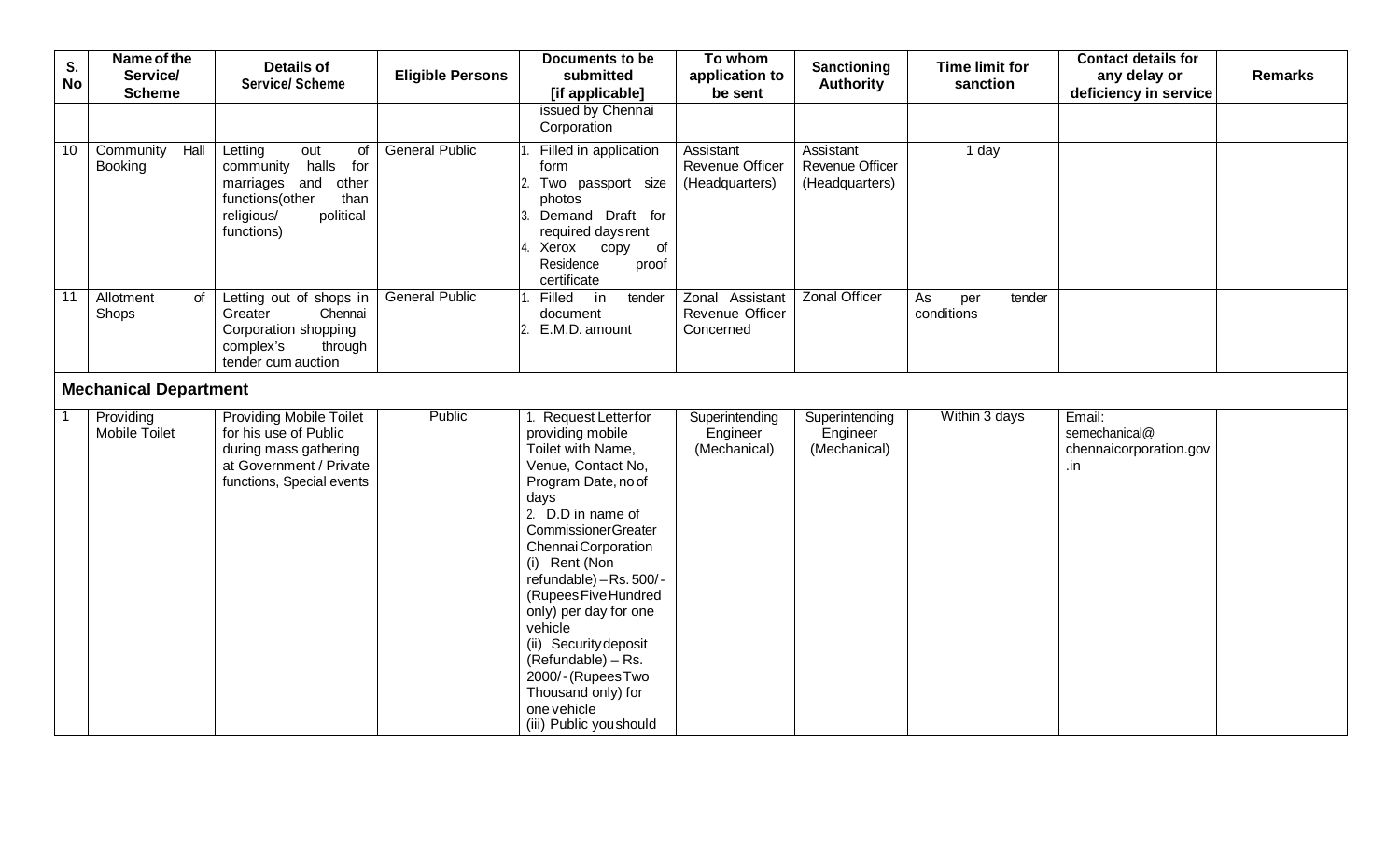| S.        | Name of the                 | <b>Details of</b>      |                         | <b>Documents to be</b>                    | To whom           | Sanctioning      | <b>Time limit for</b> | <b>Contact details for</b>     |  |
|-----------|-----------------------------|------------------------|-------------------------|-------------------------------------------|-------------------|------------------|-----------------------|--------------------------------|--|
| <b>No</b> | Service/                    | <b>Service/ Scheme</b> | <b>Eligible Persons</b> | submitted                                 | application to    | <b>Authority</b> | sanction              | <b>Remarks</b><br>any delay or |  |
|           | <b>Scheme</b>               |                        |                         | [if applicable]                           | be sent           |                  |                       | deficiency in service          |  |
|           |                             |                        |                         | make suitable                             |                   |                  |                       |                                |  |
|           |                             |                        |                         | arrangements for                          |                   |                  |                       |                                |  |
|           |                             |                        |                         | safety towing the                         |                   |                  |                       |                                |  |
|           |                             |                        |                         | Mobile Toilet From the                    |                   |                  |                       |                                |  |
|           |                             |                        |                         | Greater Chennai                           |                   |                  |                       |                                |  |
|           |                             |                        |                         | <b>Corporation premises</b>               |                   |                  |                       |                                |  |
|           |                             |                        |                         | and after utilization,                    |                   |                  |                       |                                |  |
|           |                             |                        |                         | should return back the                    |                   |                  |                       |                                |  |
|           |                             |                        |                         | same out at the same<br>premises.         |                   |                  |                       |                                |  |
|           |                             |                        |                         | (iv) Any damages /                        |                   |                  |                       |                                |  |
|           |                             |                        |                         | loss shall be recovered                   |                   |                  |                       |                                |  |
|           |                             |                        |                         | from the Security                         |                   |                  |                       |                                |  |
|           |                             |                        |                         | Deposit Paid by Public.                   |                   |                  |                       |                                |  |
|           |                             |                        |                         | (v) Public you should                     |                   |                  |                       |                                |  |
|           |                             |                        |                         | also arrange for                          |                   |                  |                       |                                |  |
|           |                             |                        |                         | handing over the toilet                   |                   |                  |                       |                                |  |
|           |                             |                        |                         | after utilization only                    |                   |                  |                       |                                |  |
|           |                             |                        |                         | after thoroughly                          |                   |                  |                       |                                |  |
|           |                             |                        |                         | cleaningandsanitizing                     |                   |                  |                       |                                |  |
|           |                             |                        |                         | it. (vi) Whenever                         |                   |                  |                       |                                |  |
|           |                             |                        |                         | Government Convenes                       |                   |                  |                       |                                |  |
|           |                             |                        |                         | Function, MobileToilet                    |                   |                  |                       |                                |  |
|           |                             |                        |                         | will be taken back                        |                   |                  |                       |                                |  |
|           |                             |                        |                         | immediately and the<br>rent collected for |                   |                  |                       |                                |  |
|           |                             |                        |                         | Mobile Toilet is Non -                    |                   |                  |                       |                                |  |
|           |                             |                        |                         | Refundable.                               |                   |                  |                       |                                |  |
|           |                             |                        |                         |                                           |                   |                  |                       |                                |  |
|           | <b>Education Department</b> |                        |                         |                                           |                   |                  |                       |                                |  |
|           | <b>National Urban</b>       | SEP - Individual (Self | Families identified as  | <b>Request Letter</b>                     | Project Officer - | The Principal    | <b>NIL</b>            | <b>Deputy Commissioner</b>     |  |
|           | Livelihoods                 | Employment             | urban poor as per       | 2. Ration Card Number                     | National Urban    | Secretary /      |                       | (Education),                   |  |
|           | Mission (NULM)              | Programme)             | 2004 and 2012           | - Photo Copy                              | Livelihood        | Commissioner     |                       | Corporation of chennai,        |  |
|           |                             | 2. SEP-Group (Self     | survey                  | 3. Certificate For                        | Mission (Nulm) -  |                  |                       | Ripon Building,                |  |
|           |                             | Employment             |                         | Educational                               | Corporation Of    |                  |                       | Chennai - 600 003              |  |
|           |                             | Programme)             |                         | Qualification                             | Chennai           |                  |                       |                                |  |
|           |                             | SMID (Social           |                         | Community<br>4.                           |                   |                  |                       |                                |  |
|           |                             | Mobilizationand        |                         | Certificate                               |                   |                  |                       |                                |  |
|           |                             |                        |                         |                                           |                   |                  |                       |                                |  |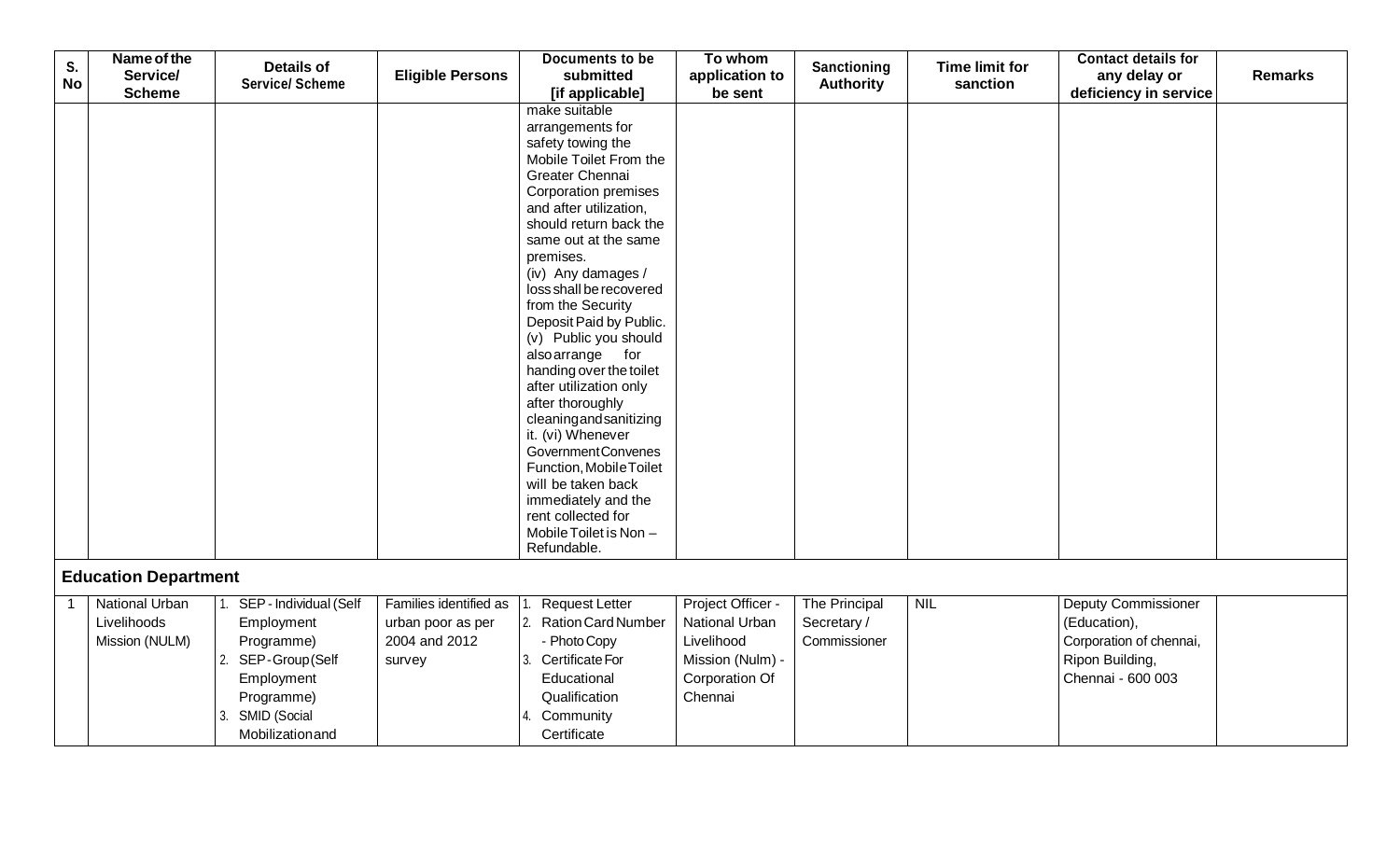| S.<br><b>No</b> | Name of the<br>Service/<br><b>Scheme</b> | <b>Details of</b><br><b>Service/ Scheme</b>                                                                         | <b>Eligible Persons</b>                                                                                                                                                                                                                                                                                                                    | Documents to be<br>submitted<br>[if applicable]                                                                                                                                                                                                                                                                                                                                                                             | To whom<br>application to<br>be sent | Sanctioning<br><b>Authority</b> | <b>Time limit for</b><br>sanction | <b>Contact details for</b><br>any delay or<br>deficiency in service | <b>Remarks</b> |
|-----------------|------------------------------------------|---------------------------------------------------------------------------------------------------------------------|--------------------------------------------------------------------------------------------------------------------------------------------------------------------------------------------------------------------------------------------------------------------------------------------------------------------------------------------|-----------------------------------------------------------------------------------------------------------------------------------------------------------------------------------------------------------------------------------------------------------------------------------------------------------------------------------------------------------------------------------------------------------------------------|--------------------------------------|---------------------------------|-----------------------------------|---------------------------------------------------------------------|----------------|
|                 |                                          | Institutional<br>Development)<br>4. ESTP (Employment<br>through Skill Training<br>& Placement)                      |                                                                                                                                                                                                                                                                                                                                            | Income Certificate<br>6. Bank Account Pass<br><b>Book</b><br>7. Work Experience<br>Certificate<br>8. Proposed Business<br>Project Proposal and<br>Estimate                                                                                                                                                                                                                                                                  |                                      |                                 |                                   |                                                                     |                |
| $\overline{c}$  | Scholarship                              | Scholarship for Higher<br>education who studied<br>in Chennai corporation<br>higher secondary school.               | 12 <sup>th</sup> passed students<br>in Chennai<br>Corporation school                                                                                                                                                                                                                                                                       | 12 <sup>th</sup> mark sheet, sheet,<br>fee receipt, counselling<br>college allotment order                                                                                                                                                                                                                                                                                                                                  | Educational<br>Officer [EO]          | Educational<br>Officer [EO]     | <b>August to December</b>         | <b>Educational Officer [EO]</b>                                     |                |
| 3.              | Amma Two<br>Wheeler Scheme               | Amma Two Wheeler<br>scheme 50% (Maximum<br>Rs.25000/ - only)<br>subsidy for working<br>women to buy two<br>wheelers | 8 <sup>th</sup> passed or fail<br>Age 18 to 40<br>Annual Income<br>should not exceed<br>Rs.250000/-<br>Priority will be given<br>to the working<br>women headed<br>womene Differently<br>abled persons,<br>destitute. Unmarried $\vert$ 8. Certificate of the<br>women aged above<br>35 years, scheduled<br>caste/Tribes,<br>transfenders. | I. Passport Size<br>Photograph<br>2. Aadhar Card Copy<br>3. Age Proof<br>4. Community<br>Certificate<br>5. Proof of Education<br>Income Certificate<br>households, deserted   6. Bank Pass Book Copy<br>7. Copy of Driving<br>License<br>Destitute/deserted<br>women or other<br>priorities.<br>9. Salary bill for private<br>Company<br>10. Different Abled<br>Certificate<br>11. Copy of the R.C. Book<br>12. Tax invoice | <b>Zonal Officer</b>                 | Commissioner                    | Nil                               | <b>Zonal Officer</b>                                                |                |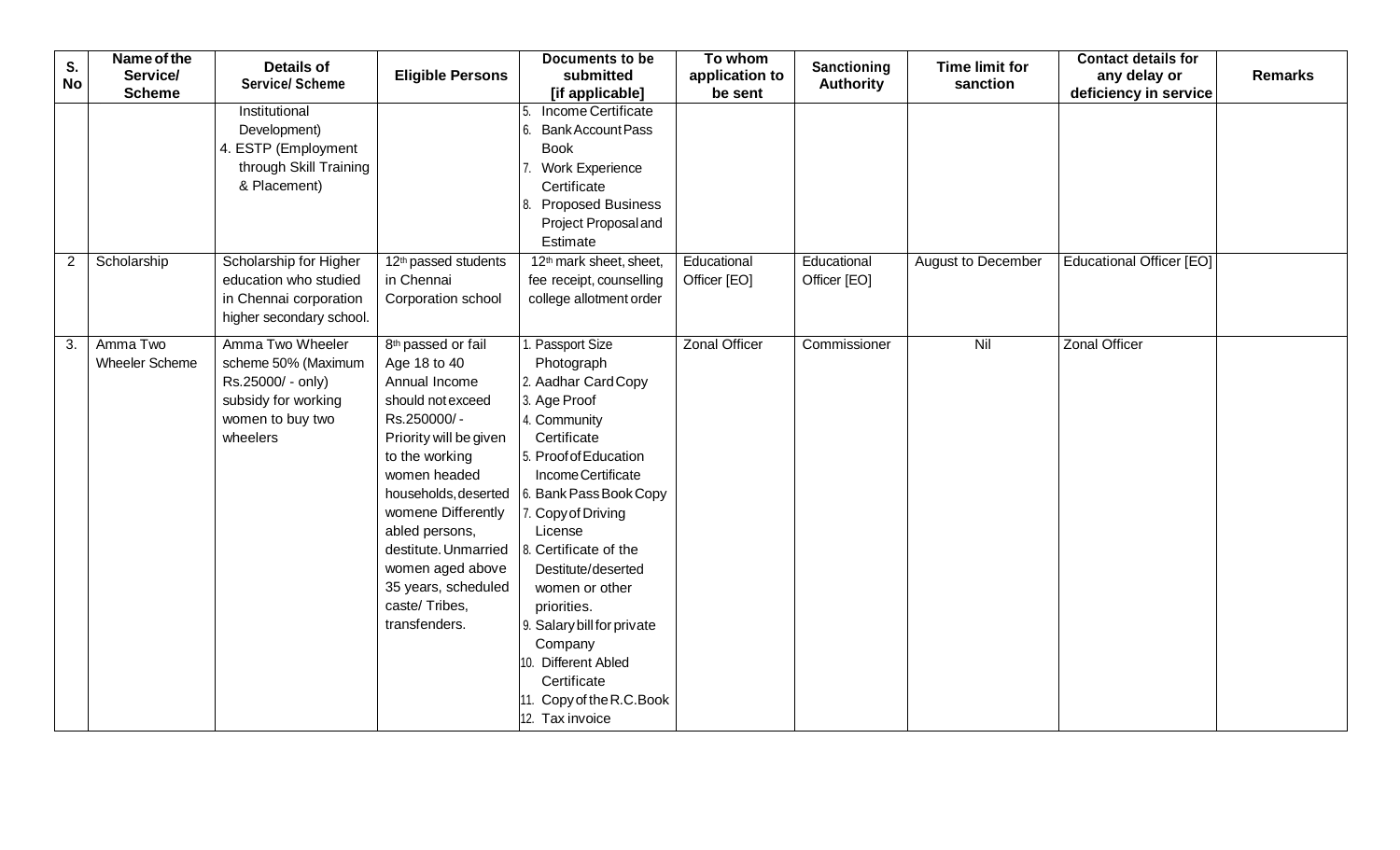| <b>SE Buildings</b> |
|---------------------|
|                     |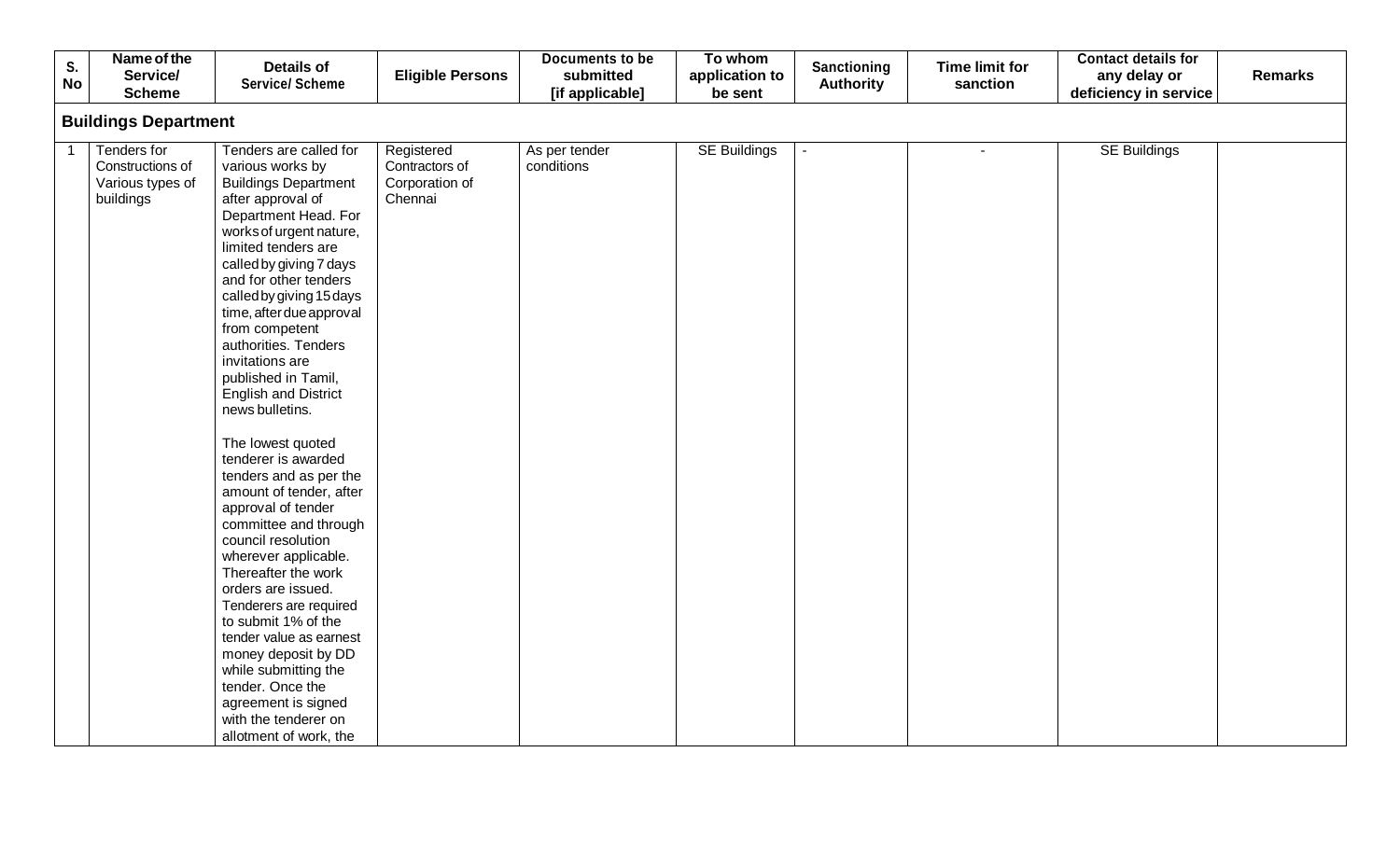| S.        | Name of the   | <b>Details of</b>                              |                         | Documents to be | To whom        | <b>Sanctioning</b> | <b>Time limit for</b> | <b>Contact details for</b> |                |
|-----------|---------------|------------------------------------------------|-------------------------|-----------------|----------------|--------------------|-----------------------|----------------------------|----------------|
| <b>No</b> | Service/      | <b>Service/ Scheme</b>                         | <b>Eligible Persons</b> | submitted       | application to | <b>Authority</b>   | sanction              | any delay or               | <b>Remarks</b> |
|           | <b>Scheme</b> |                                                |                         | [if applicable] | be sent        |                    |                       | deficiency in service      |                |
|           |               | tenderer has to provide                        |                         |                 |                |                    |                       |                            |                |
|           |               | security deposit                               |                         |                 |                |                    |                       |                            |                |
|           |               | equivalent to 2% of the                        |                         |                 |                |                    |                       |                            |                |
|           |               | value of work either by                        |                         |                 |                |                    |                       |                            |                |
|           |               | postal small savings                           |                         |                 |                |                    |                       |                            |                |
|           |               | certificates, or by Bank                       |                         |                 |                |                    |                       |                            |                |
|           |               | Guarantees. Thereafter                         |                         |                 |                |                    |                       |                            |                |
|           |               | the EMD paid by the                            |                         |                 |                |                    |                       |                            |                |
|           |               | tenderer will be                               |                         |                 |                |                    |                       |                            |                |
|           |               | released to him.                               |                         |                 |                |                    |                       |                            |                |
|           |               | Tenderers are paid at                          |                         |                 |                |                    |                       |                            |                |
|           |               | frequent intervals based                       |                         |                 |                |                    |                       |                            |                |
|           |               | on the works completed.                        |                         |                 |                |                    |                       |                            |                |
|           |               | The Security Deposit                           |                         |                 |                |                    |                       |                            |                |
|           |               | paid by the tenderer will                      |                         |                 |                |                    |                       |                            |                |
|           |               | be released after 6                            |                         |                 |                |                    |                       |                            |                |
|           |               | months from the date of                        |                         |                 |                |                    |                       |                            |                |
|           |               | completion of the work.                        |                         |                 |                |                    |                       |                            |                |
|           |               |                                                |                         |                 |                |                    |                       |                            |                |
|           |               | While the work is in                           |                         |                 |                |                    |                       |                            |                |
|           |               | progress, an amount                            |                         |                 |                |                    |                       |                            |                |
|           |               | equivalent to 2.5% of                          |                         |                 |                |                    |                       |                            |                |
|           |               | bill value will be                             |                         |                 |                |                    |                       |                            |                |
|           |               | deducted as retention                          |                         |                 |                |                    |                       |                            |                |
|           |               | amount from each bill                          |                         |                 |                |                    |                       |                            |                |
|           |               | payable to the tenderer.                       |                         |                 |                |                    |                       |                            |                |
|           |               | The retention amount is                        |                         |                 |                |                    |                       |                            |                |
|           |               | released to the tenderer                       |                         |                 |                |                    |                       |                            |                |
|           |               | on completion of two<br>years from the date of |                         |                 |                |                    |                       |                            |                |
|           |               | final bill payment                             |                         |                 |                |                    |                       |                            |                |
|           |               | subject to clearance                           |                         |                 |                |                    |                       |                            |                |
|           |               | from audit. The                                |                         |                 |                |                    |                       |                            |                |
|           |               | contractor has to submit                       |                         |                 |                |                    |                       |                            |                |
|           |               | indemnity bond to                              |                         |                 |                |                    |                       |                            |                |
|           |               | undertake defect                               |                         |                 |                |                    |                       |                            |                |
|           |               | correction till defect                         |                         |                 |                |                    |                       |                            |                |
|           |               | liability period of 5                          |                         |                 |                |                    |                       |                            |                |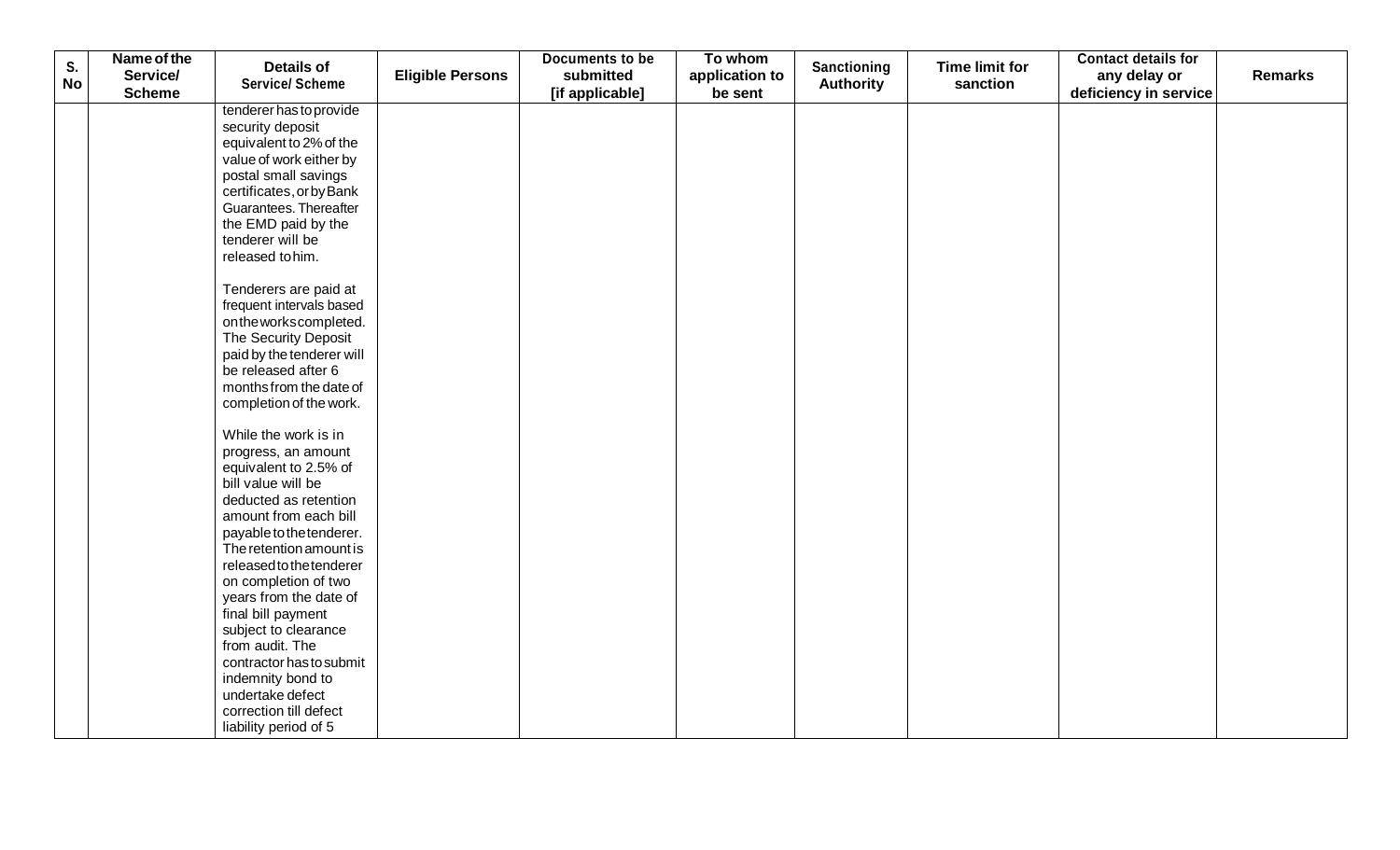|                | Name of the                  |                           |                         | Documents to be | To whom        |                   |                       | <b>Contact details for</b>     |
|----------------|------------------------------|---------------------------|-------------------------|-----------------|----------------|-------------------|-----------------------|--------------------------------|
| $S_{\cdot}$    | Service/                     | <b>Details of</b>         | <b>Eligible Persons</b> | submitted       | application to | Sanctioning       | <b>Time limit for</b> | <b>Remarks</b><br>any delay or |
| <b>No</b>      | <b>Scheme</b>                | <b>Service/ Scheme</b>    |                         | [if applicable] | be sent        | <b>Authority</b>  | sanction              | deficiency in service          |
|                |                              | years from the date of    |                         |                 |                |                   |                       |                                |
|                |                              | completion.               |                         |                 |                |                   |                       |                                |
|                |                              |                           |                         |                 |                |                   |                       |                                |
|                | <b>Electrical Department</b> |                           |                         |                 |                |                   |                       |                                |
|                | Regarding Non-               | Cable fault will be       |                         |                 |                | SE/               | Cable fault $-3$ days | $S.E./Electrical =$            |
|                | burning of street            | attended within 3 days.   |                         |                 |                | <b>ELECTRICAL</b> | Accessories fault-one | 044-25619371,                  |
|                | lights                       | Accessories fault will be |                         |                 |                |                   | day.                  | 9445190739                     |
|                |                              | attended within 24        |                         |                 |                |                   |                       |                                |
|                |                              | hours                     |                         |                 |                |                   |                       | $D.E.E/H.Q. =$                 |
|                |                              |                           |                         |                 |                |                   |                       | 9445190751                     |
|                |                              |                           |                         |                 |                |                   |                       |                                |
|                |                              |                           |                         |                 |                |                   |                       | Complaint Cell: 1913           |
|                |                              |                           |                         |                 |                |                   |                       | 044-25619371                   |
|                |                              |                           |                         |                 |                |                   |                       |                                |
|                |                              |                           |                         |                 |                |                   |                       | DEE/North:                     |
|                |                              |                           |                         |                 |                |                   |                       | 9445190754                     |
|                |                              |                           |                         |                 |                |                   |                       |                                |
|                |                              |                           |                         |                 |                |                   |                       | DEE/Centre:                    |
|                |                              |                           |                         |                 |                |                   |                       | 9445190753                     |
|                |                              |                           |                         |                 |                |                   |                       |                                |
|                |                              |                           |                         |                 |                |                   |                       | DEE/South:                     |
|                |                              |                           |                         |                 |                |                   |                       | 9445190752                     |
|                |                              |                           |                         |                 |                |                   |                       |                                |
|                |                              |                           |                         |                 |                |                   |                       | ADE/Technical:                 |
|                |                              |                           |                         |                 |                |                   |                       | 9445191483                     |
|                |                              |                           |                         |                 |                |                   |                       | 9445036517                     |
| $\overline{2}$ | Regarding leakage            | Will be rectified within  | $\sim$                  |                 | ä,             | SE/               | Immediately           | $S.E./Electrical =$            |
|                | of Electricity               | 25 hours                  |                         |                 |                | <b>ELECTRICAL</b> |                       | 044-25619371,                  |
|                |                              |                           |                         |                 |                |                   |                       | 9445190739                     |
|                |                              |                           |                         |                 |                |                   |                       | $D.E.E/H.Q. =$                 |
|                |                              |                           |                         |                 |                |                   |                       |                                |
|                |                              |                           |                         |                 |                |                   |                       | 9445190751                     |
|                |                              |                           |                         |                 |                |                   |                       | Complaint Cell: 1913           |
|                |                              |                           |                         |                 |                |                   |                       | 044-25619371                   |
|                |                              |                           |                         |                 |                |                   |                       |                                |
|                |                              |                           |                         |                 |                |                   |                       | DEE/North:                     |
|                |                              |                           |                         |                 |                |                   |                       | 9445190754                     |
|                |                              |                           |                         |                 |                |                   |                       |                                |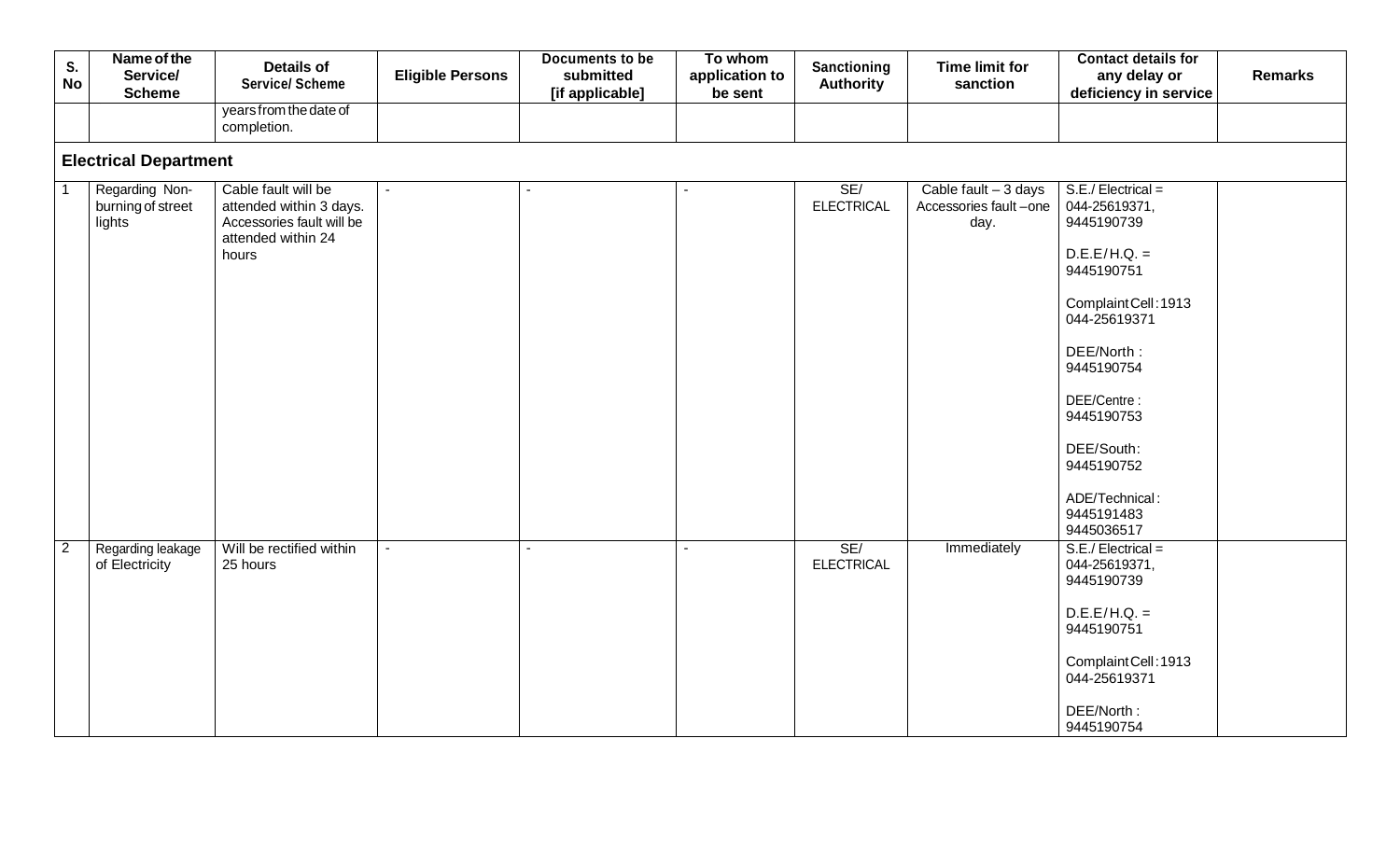| S.             | Name of the                                | <b>Details of</b>                                                                                                            | Documents to be              | To whom                   | Sanctioning              | <b>Time limit for</b>                         | <b>Contact details for</b>                                                                                                                                                                                                                                    |                |
|----------------|--------------------------------------------|------------------------------------------------------------------------------------------------------------------------------|------------------------------|---------------------------|--------------------------|-----------------------------------------------|---------------------------------------------------------------------------------------------------------------------------------------------------------------------------------------------------------------------------------------------------------------|----------------|
| <b>No</b>      | Service/<br><b>Scheme</b>                  | <b>Eligible Persons</b><br><b>Service/ Scheme</b>                                                                            | submitted<br>[if applicable] | application to<br>be sent | <b>Authority</b>         | sanction                                      | any delay or<br>deficiency in service                                                                                                                                                                                                                         | <b>Remarks</b> |
|                |                                            |                                                                                                                              |                              |                           |                          |                                               | DEE/Centre:<br>9445190753<br>DEE/South:<br>9445190752<br>ADE/Technical:<br>9445191483                                                                                                                                                                         |                |
|                |                                            |                                                                                                                              |                              |                           |                          |                                               | 9445036517                                                                                                                                                                                                                                                    |                |
| $\overline{3}$ | Regarding<br>Accident of lamp<br>post      | Removal within a day<br>replacement within a<br>month                                                                        | $\sim$                       | $\sim$                    | SE/<br><b>ELECTRICAL</b> | Removal immediately.<br>Replacement -30 days. | $S.E./Electrical =$<br>044-25619371,<br>9445190739<br>$D.E.E/H.Q. =$<br>9445190751<br>Complaint Cell: 1913<br>044-25619371<br>DEE/North:<br>9445190754<br>DEE/Centre:<br>9445190753<br>DEE/South:<br>9445190752<br>ADE/Technical:<br>9445191483<br>9445036517 |                |
| $\overline{4}$ | <b>Regarding Shifting</b><br>of Lamp posts | Advice will be given<br>within 7 days and the<br>work will be completed<br>within 15 days of receipt<br>of shifting charges. | $\overline{a}$               | $\mathbf{r}$              | SE/<br><b>ELECTRICAL</b> | 7-15 days                                     | $S.E./Electrical =$<br>044-25619371,<br>9445190739<br>$D.E.E/H.Q. =$<br>9445190751                                                                                                                                                                            |                |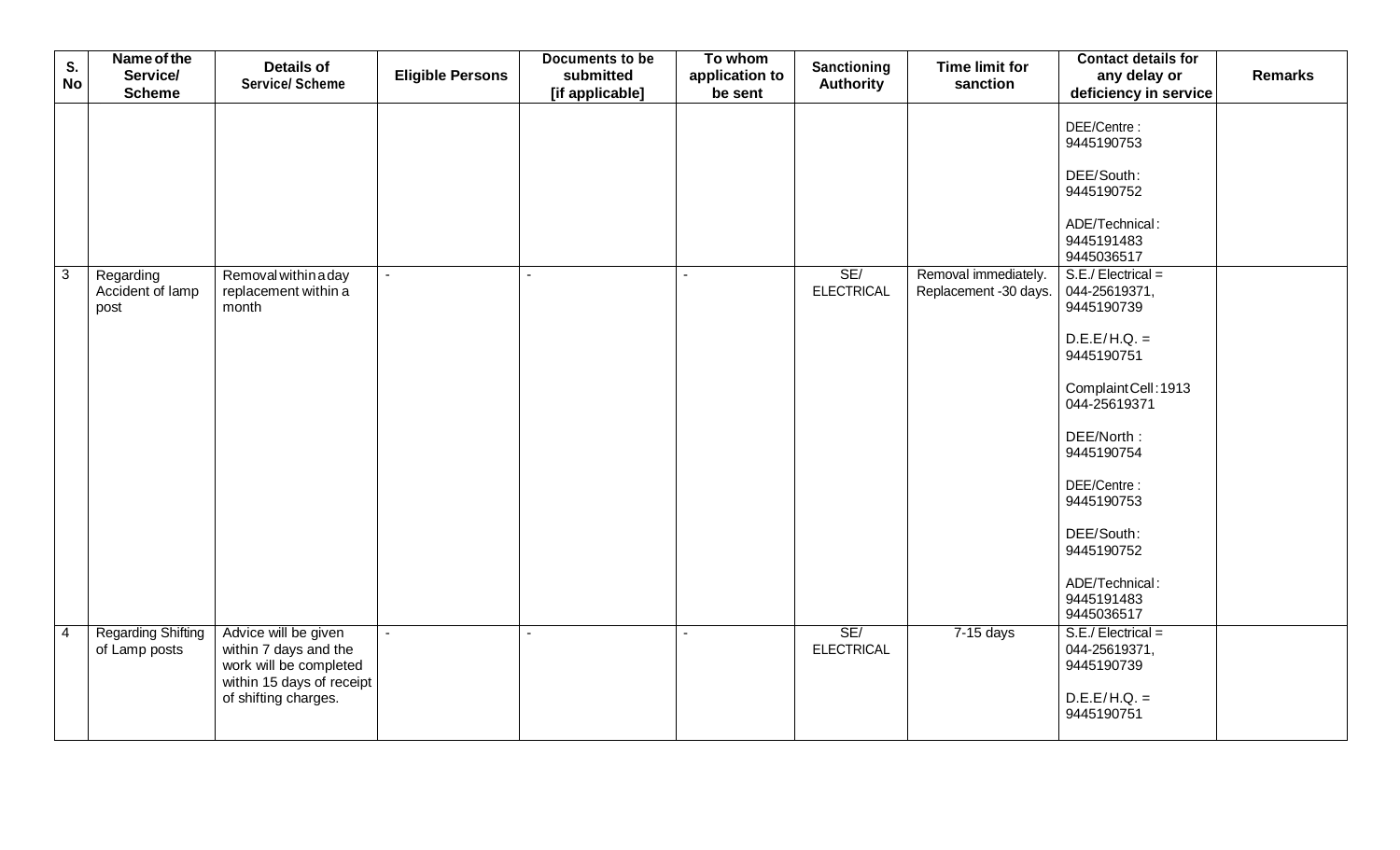|                 | Name of the                     |                                                   |                         | Documents to be | To whom                                           |                       |              | <b>Contact details for</b>  |  |
|-----------------|---------------------------------|---------------------------------------------------|-------------------------|-----------------|---------------------------------------------------|-----------------------|--------------|-----------------------------|--|
| S.<br><b>No</b> | Service/                        | <b>Details of</b>                                 | <b>Eligible Persons</b> | submitted       | Sanctioning<br>application to<br><b>Authority</b> | <b>Time limit for</b> | any delay or | <b>Remarks</b>              |  |
|                 | <b>Scheme</b>                   | <b>Service/ Scheme</b>                            |                         | [if applicable] | be sent                                           |                       | sanction     | deficiency in service       |  |
|                 |                                 |                                                   |                         |                 |                                                   |                       |              | Complaint Cell: 1913        |  |
|                 |                                 |                                                   |                         |                 |                                                   |                       |              | 044-25619371                |  |
|                 |                                 |                                                   |                         |                 |                                                   |                       |              |                             |  |
|                 |                                 |                                                   |                         |                 |                                                   |                       |              | DEE/North:                  |  |
|                 |                                 |                                                   |                         |                 |                                                   |                       |              | 9445190754                  |  |
|                 |                                 |                                                   |                         |                 |                                                   |                       |              | DEE/Centre:                 |  |
|                 |                                 |                                                   |                         |                 |                                                   |                       |              | 9445190753                  |  |
|                 |                                 |                                                   |                         |                 |                                                   |                       |              |                             |  |
|                 |                                 |                                                   |                         |                 |                                                   |                       |              | DEE/South:                  |  |
|                 |                                 |                                                   |                         |                 |                                                   |                       |              | 9445190752                  |  |
|                 |                                 |                                                   |                         |                 |                                                   |                       |              |                             |  |
|                 |                                 |                                                   |                         |                 |                                                   |                       |              | ADE/Technical:              |  |
|                 |                                 |                                                   |                         |                 |                                                   |                       |              | 9445191483                  |  |
|                 |                                 |                                                   |                         |                 |                                                   |                       |              | 9445036517                  |  |
| $\overline{5}$  | <b>Regarding Public</b>         | Inspection will be                                | $\sim$                  | ÷.              | $\sim$                                            | SE/                   | 7 - 14 days  | $S.E./Electrical =$         |  |
|                 | <b>Resort Licence</b>           | carried out within 7<br>days and the licence will |                         |                 |                                                   | <b>ELECTRICAL</b>     |              | 044-25619371,<br>9445190739 |  |
|                 |                                 | be issued after 7 days of                         |                         |                 |                                                   |                       |              |                             |  |
|                 |                                 | inspection                                        |                         |                 |                                                   |                       |              | $D.E.E/H.Q. =$              |  |
|                 |                                 |                                                   |                         |                 |                                                   |                       |              | 9445190751                  |  |
|                 |                                 |                                                   |                         |                 |                                                   |                       |              |                             |  |
|                 |                                 |                                                   |                         |                 |                                                   |                       |              | Complaint Cell: 1913        |  |
|                 |                                 |                                                   |                         |                 |                                                   |                       |              | 044-25619371                |  |
|                 |                                 |                                                   |                         |                 |                                                   |                       |              |                             |  |
|                 |                                 |                                                   |                         |                 |                                                   |                       |              | DEE/North:                  |  |
|                 |                                 |                                                   |                         |                 |                                                   |                       |              | 9445190754                  |  |
|                 |                                 |                                                   |                         |                 |                                                   |                       |              | DEE/Centre:                 |  |
|                 |                                 |                                                   |                         |                 |                                                   |                       |              | 9445190753                  |  |
|                 |                                 |                                                   |                         |                 |                                                   |                       |              |                             |  |
|                 |                                 |                                                   |                         |                 |                                                   |                       |              | DEE/South:                  |  |
|                 |                                 |                                                   |                         |                 |                                                   |                       |              | 9445190752                  |  |
|                 |                                 |                                                   |                         |                 |                                                   |                       |              |                             |  |
|                 |                                 |                                                   |                         |                 |                                                   |                       |              | ADE/Technical:              |  |
|                 |                                 |                                                   |                         |                 |                                                   |                       |              | 9445191483<br>9445036517    |  |
|                 |                                 | Corporation of Chennai                            | $\omega$                | $\mathcal{L}$   | $\mathcal{L}^{\mathcal{A}}$                       | SE/                   |              | $S.E./Electrical =$         |  |
| $6\phantom{1}6$ | Regarding<br>Payment for Street | -Electrical Department-                           |                         |                 |                                                   | <b>ELECTRICAL</b>     | $2 - 4$ days | 044-25619371,               |  |
|                 |                                 |                                                   |                         |                 |                                                   |                       |              |                             |  |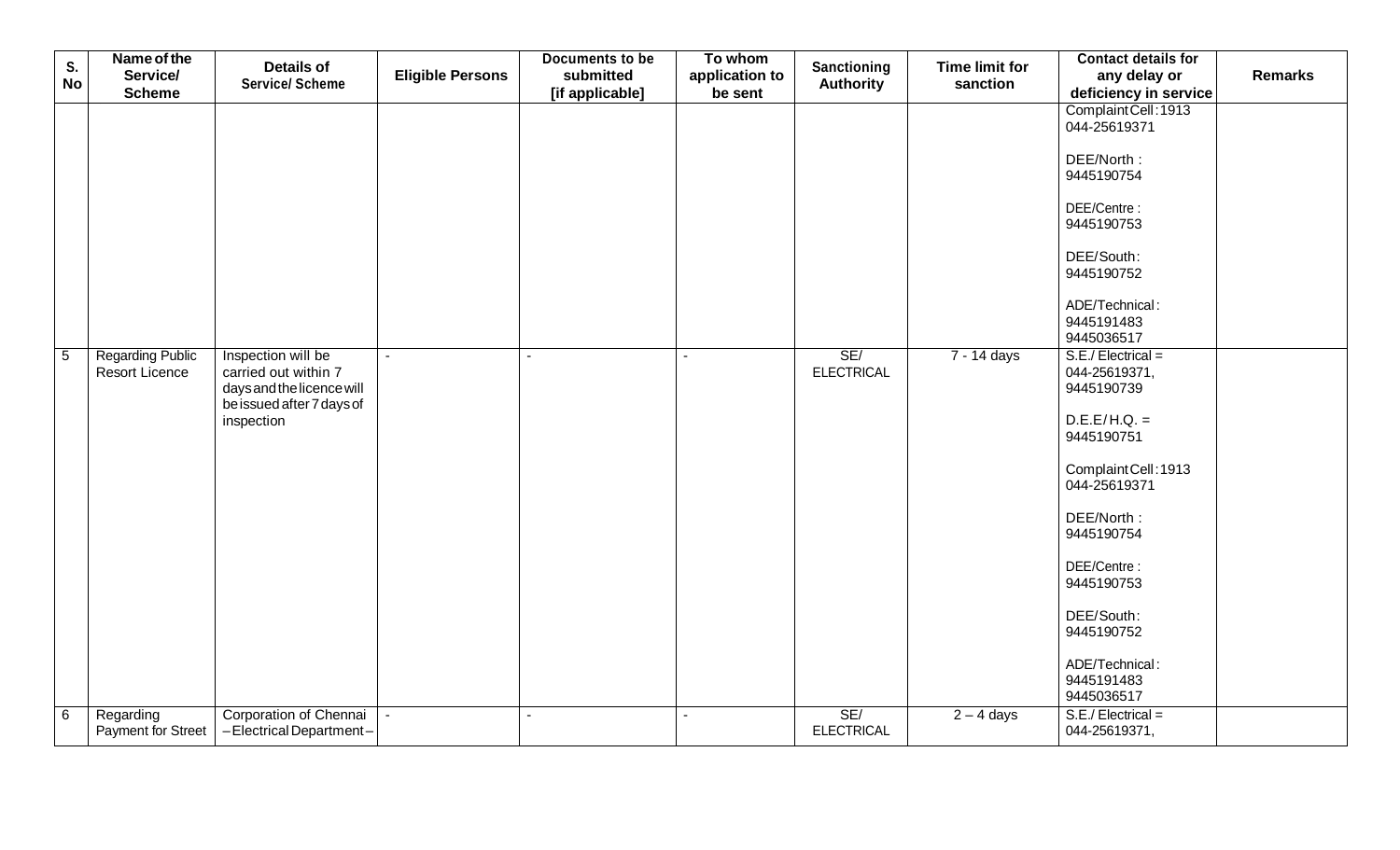|           | Name of the       |                           |                         | <b>Documents to be</b> | To whom        |                   |                       | <b>Contact details for</b> |                |
|-----------|-------------------|---------------------------|-------------------------|------------------------|----------------|-------------------|-----------------------|----------------------------|----------------|
| S.        | Service/          | <b>Details of</b>         | <b>Eligible Persons</b> | submitted              | application to | Sanctioning       | <b>Time limit for</b> | any delay or               | <b>Remarks</b> |
| <b>No</b> | <b>Scheme</b>     | <b>Service/ Scheme</b>    |                         | [if applicable]        | be sent        | <b>Authority</b>  | sanction              | deficiency in service      |                |
|           | Light             | Street light -Div. 1 to   |                         |                        |                |                   |                       | 9445190739                 |                |
|           |                   | 200-Zone 1 to $15 -$      |                         |                        |                |                   |                       |                            |                |
|           |                   | street light service      |                         |                        |                |                   |                       | $D.E.E/H.Q. =$             |                |
|           |                   | account number is         |                         |                        |                |                   |                       | 9445190751                 |                |
|           |                   | fetched cent percentage   |                         |                        |                |                   |                       |                            |                |
|           |                   | in TNEB online. The       |                         |                        |                |                   |                       | Complaint Cell: 1913       |                |
|           |                   | received bill for the     |                         |                        |                |                   |                       | 044-25619371               |                |
|           |                   | payment has been sent     |                         |                        |                |                   |                       |                            |                |
|           |                   | for the approval of       |                         |                        |                |                   |                       | DEE/North:                 |                |
|           |                   | Superintending            |                         |                        |                |                   |                       | 9445190754                 |                |
|           |                   | Engineer / Electrical and |                         |                        |                |                   |                       |                            |                |
|           |                   | section entries within    |                         |                        |                |                   |                       | DEE/Centre:                |                |
|           |                   | two days, it will be      |                         |                        |                |                   |                       | 9445190753                 |                |
|           |                   | forwarded to the UAC      |                         |                        |                |                   |                       |                            |                |
|           |                   | (units account cell),     |                         |                        |                |                   |                       | DEE/South:                 |                |
|           |                   | Electrical. In            |                         |                        |                |                   |                       | 9445190752                 |                |
|           |                   | continuation within this  |                         |                        |                |                   |                       |                            |                |
|           |                   | UAC, Electrical get the   |                         |                        |                |                   |                       | ADE/Technical:             |                |
|           |                   | approval from FA          |                         |                        |                |                   |                       | 9445191483                 |                |
|           |                   | Corporation of Chennai    |                         |                        |                |                   |                       | 9445036517                 |                |
|           |                   | and forward it to         |                         |                        |                |                   |                       |                            |                |
|           |                   | Commissioners A/CIOB,     |                         |                        |                |                   |                       |                            |                |
|           |                   | Corporation Extension,    |                         |                        |                |                   |                       |                            |                |
|           |                   | Chennai - 3, through      |                         |                        |                |                   |                       |                            |                |
|           |                   | this the payment is       |                         |                        |                |                   |                       |                            |                |
|           |                   | made within 2 days to     |                         |                        |                |                   |                       |                            |                |
|           |                   | TNEB Chennai.             |                         |                        |                |                   |                       |                            |                |
|           | Regarding         | Div. 1 to 200 - Zone 1 to |                         | $\overline{a}$         | ÷.             | SE/               | $2 - 4$ days          | $S.E./Electrical =$        |                |
|           | Payment for Other | $15$ – other than street  |                         |                        |                | <b>ELECTRICAL</b> |                       | 044-25619371,              |                |
|           | than street.      | light service account     |                         |                        |                |                   |                       | 9445190739                 |                |
|           |                   | number is fetched 25%     |                         |                        |                |                   |                       |                            |                |
|           |                   | in TNEB online The        |                         |                        |                |                   |                       | $D.E.E/H.Q. =$             |                |
|           |                   | received TNEB bill for    |                         |                        |                |                   |                       | 9445190751                 |                |
|           |                   | the payment has been      |                         |                        |                |                   |                       |                            |                |
|           |                   | sent for the approval of  |                         |                        |                |                   |                       | Complaint Cell: 1913       |                |
|           |                   | Superintending            |                         |                        |                |                   |                       | 044-25619371               |                |
|           |                   | Engineer / Electrical,    |                         |                        |                |                   |                       |                            |                |
|           |                   | and appropriation then    |                         |                        |                |                   |                       | DEE/North:                 |                |
|           |                   | registered in made in     |                         |                        |                |                   |                       | 9445190754                 |                |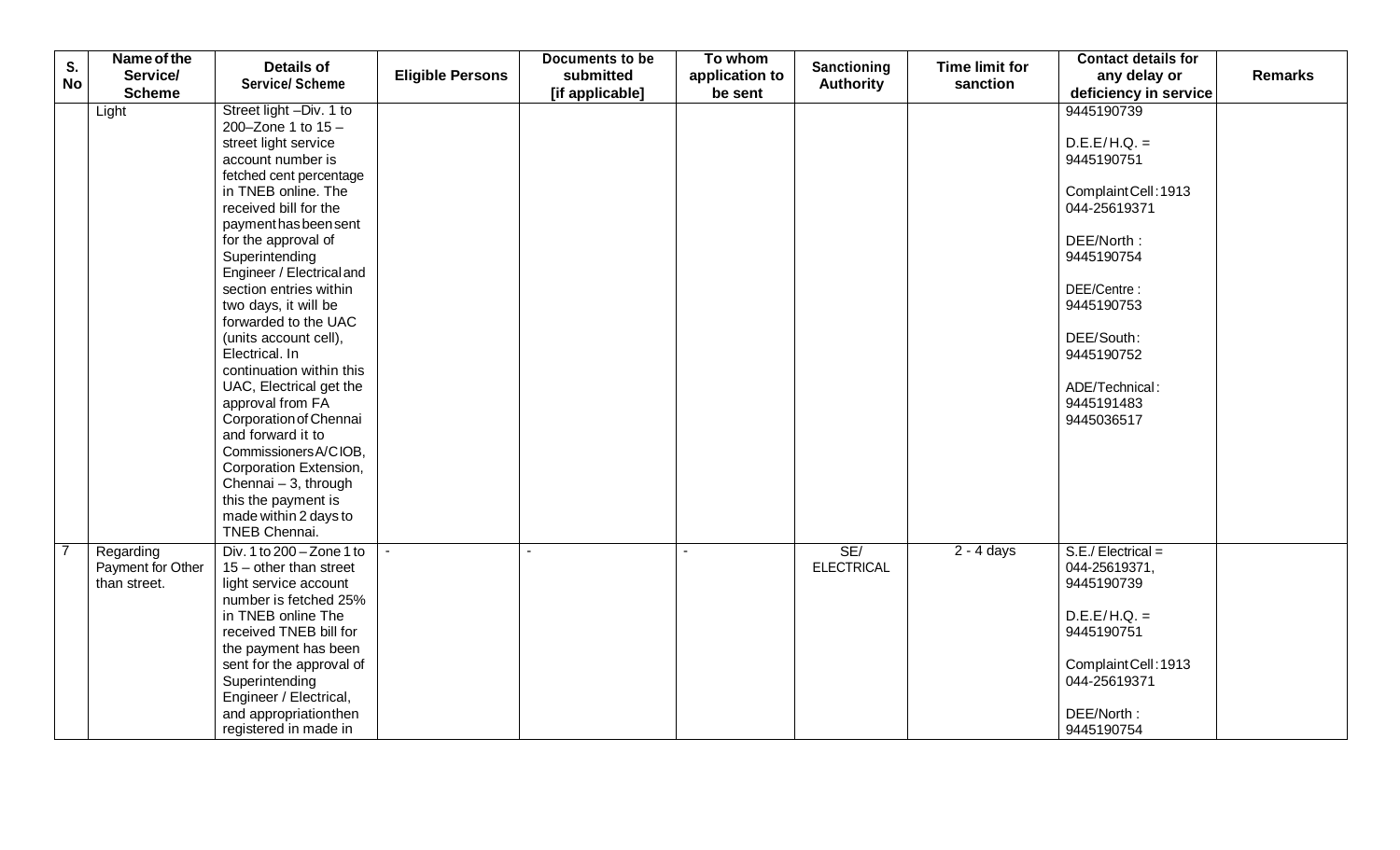| S.<br><b>No</b> | Name of the<br>Service/<br><b>Scheme</b>                                                                                                         | <b>Details of</b><br><b>Service/ Scheme</b>                                                                                                                                                       | <b>Eligible Persons</b> | Documents to be<br>submitted<br>[if applicable] | To whom<br>application to<br>be sent       | <b>Sanctioning</b><br><b>Authority</b>     | <b>Time limit for</b><br>sanction | <b>Contact details for</b><br>any delay or<br>deficiency in service                                 | <b>Remarks</b> |  |
|-----------------|--------------------------------------------------------------------------------------------------------------------------------------------------|---------------------------------------------------------------------------------------------------------------------------------------------------------------------------------------------------|-------------------------|-------------------------------------------------|--------------------------------------------|--------------------------------------------|-----------------------------------|-----------------------------------------------------------------------------------------------------|----------------|--|
|                 |                                                                                                                                                  | the section. The bill will<br>be sent to the UAC<br>Electrical through this<br>the payment is made<br>within 2 days to TNEB<br>Chennai.                                                           |                         |                                                 |                                            |                                            |                                   | DEE/Centre:<br>9445190753<br>DEE/South:<br>9445190752<br>ADE/Technical:<br>9445191483<br>9445036517 |                |  |
|                 | <b>Park Department</b>                                                                                                                           |                                                                                                                                                                                                   |                         |                                                 |                                            |                                            |                                   |                                                                                                     |                |  |
|                 | Dangerous Trees/<br>Branches and the<br>Causing<br>disturbance to the<br>public cutting/<br>trimming                                             | Dangerous Trees/<br>Braches and the Causing<br>disturbance to the<br>public and as per<br>request of the public, the<br>trees / branches will<br>either cutting/<br>trimming after<br>inspection. | Public                  | <b>Request Letter</b>                           | Regional Joint/<br>Deputy<br>Commissioners | Regional Joint/<br>Deputy<br>Commissioners | 15 Days                           | <b>Deputy Commissioner</b><br>(Works)                                                               |                |  |
|                 | <b>Stadium Department</b>                                                                                                                        |                                                                                                                                                                                                   |                         |                                                 |                                            |                                            |                                   |                                                                                                     |                |  |
| 1.              | <b>Playfields</b><br>maintained by<br>Greater Chennai<br>Corporation<br>conducts sports<br>events for public,<br>students and<br>sports persons. | Public, Students and<br>Sports persons are<br>benefited and being<br>encouraged to become<br>achievers. The playfields<br>help in improving<br>physical and mental<br>health.                     | Public                  | <b>Request Letter</b>                           | Sports officer                             | Sports officer                             | 7 days                            | Superintending<br>Engineer (Parks and<br>Playfields)                                                |                |  |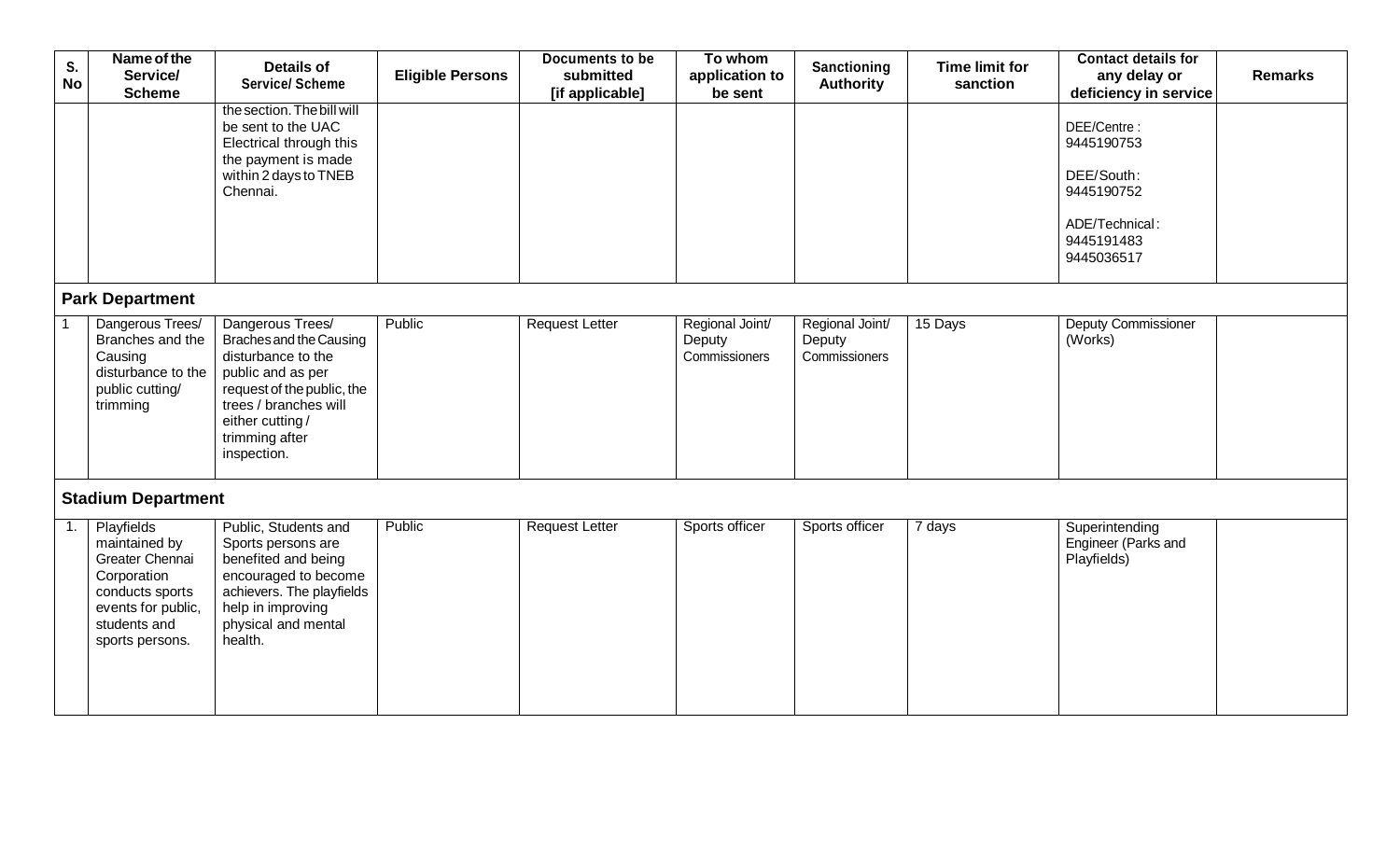| S.<br><b>No</b> | Name of the<br>Service/                                                                                       | <b>Details of</b><br><b>Service/ Scheme</b>                                                                                                                  | <b>Eligible Persons</b>                                                                                                                                                                                        | Documents to be<br>submitted                                                                                                                                                                    | To whom<br>application to                                   | Sanctioning<br><b>Authority</b>       | <b>Time limit for</b><br>sanction | <b>Contact details for</b><br>any delay or | <b>Remarks</b> |
|-----------------|---------------------------------------------------------------------------------------------------------------|--------------------------------------------------------------------------------------------------------------------------------------------------------------|----------------------------------------------------------------------------------------------------------------------------------------------------------------------------------------------------------------|-------------------------------------------------------------------------------------------------------------------------------------------------------------------------------------------------|-------------------------------------------------------------|---------------------------------------|-----------------------------------|--------------------------------------------|----------------|
|                 | <b>Scheme</b><br><b>Works Department</b>                                                                      |                                                                                                                                                              |                                                                                                                                                                                                                | [if applicable]                                                                                                                                                                                 | be sent                                                     |                                       |                                   | deficiency in service                      |                |
|                 |                                                                                                               |                                                                                                                                                              |                                                                                                                                                                                                                |                                                                                                                                                                                                 |                                                             |                                       |                                   |                                            |                |
|                 | Planning<br>Permission<br>Application                                                                         | Issuing approval for<br>construction of ordinary<br>building up to a height<br>of 9.0 m and 6 dwelling<br>units (or) up to 300 sq.m<br>commercial floor area | Persons owning<br>stand or having right<br>to developed by way<br>of registered PoA<br>within the limits of<br>the Greater Chennai<br>Corporation                                                              | Copy of documents /<br>(sale deed / lease deed<br>/ PoA), patta, adangal,<br>Chitta, Encumbrance<br>certificate and any<br>other related<br>documents                                           | Application shall<br>be submitted in<br>online              | <b>Zonal Executive</b><br>Engineer    | 30 days                           |                                            |                |
| $\overline{2}$  | <b>Demolition</b><br>Application                                                                              | Issuing approval for<br>demolition of existing<br>building without any<br>area restriction                                                                   | Person owning<br>property or having<br>right to development<br>by way of registered<br>PoA within the limits<br>of Greater Chennai<br>Corporation                                                              | Copy of documents<br>(Sale deed / lease deed<br>/ PoA), patta adangal,<br>chitta, adangal,<br>Property tax paid<br>receipt, encumbrance<br>certificate and if any<br>other related<br>documents | Application shall<br>be submitted in<br>online              | <b>Zonal Executive</b><br>Engineer    | 30 days                           |                                            |                |
| 3               | Building<br>Application                                                                                       | Issuing approval for<br>construction of<br>buildings for which the<br>planning permission are<br>issued by CMDA                                              | Person owning land<br>or having right to<br>development by way<br>of registered PoA<br>within the limits of<br>the Greater Chennai<br>Corporation for<br>which planning<br>permissions are<br>accorded by CMDA | Copy of documents<br>(Sale deed / lease deed<br>/ PoA) Patta, adangal,<br>chitta, encumbrance<br>certificate along with<br>structural design<br>details soil test report.                       | Application shal<br>be admitted in<br>online                | <b>Principal Chief</b><br>Engineer    | 30 days                           |                                            |                |
|                 | Registered<br>Engineer /<br>Registered<br>Architect /<br>Construction<br>Engineer /<br>Structural<br>Engineer | <b>Registration of</b><br>Professionals                                                                                                                      | On the basis of<br>academic<br>qualifications and<br>experience<br>registration of<br>professionals can be<br>made for signing the<br>planning permission<br>/ Building<br>application                         | Copy of academic<br>qualification and<br>experience                                                                                                                                             | Application shall<br>be submitted in<br>Works<br>Department | Superintending<br>Engineer<br>(Works) | 15 days                           |                                            |                |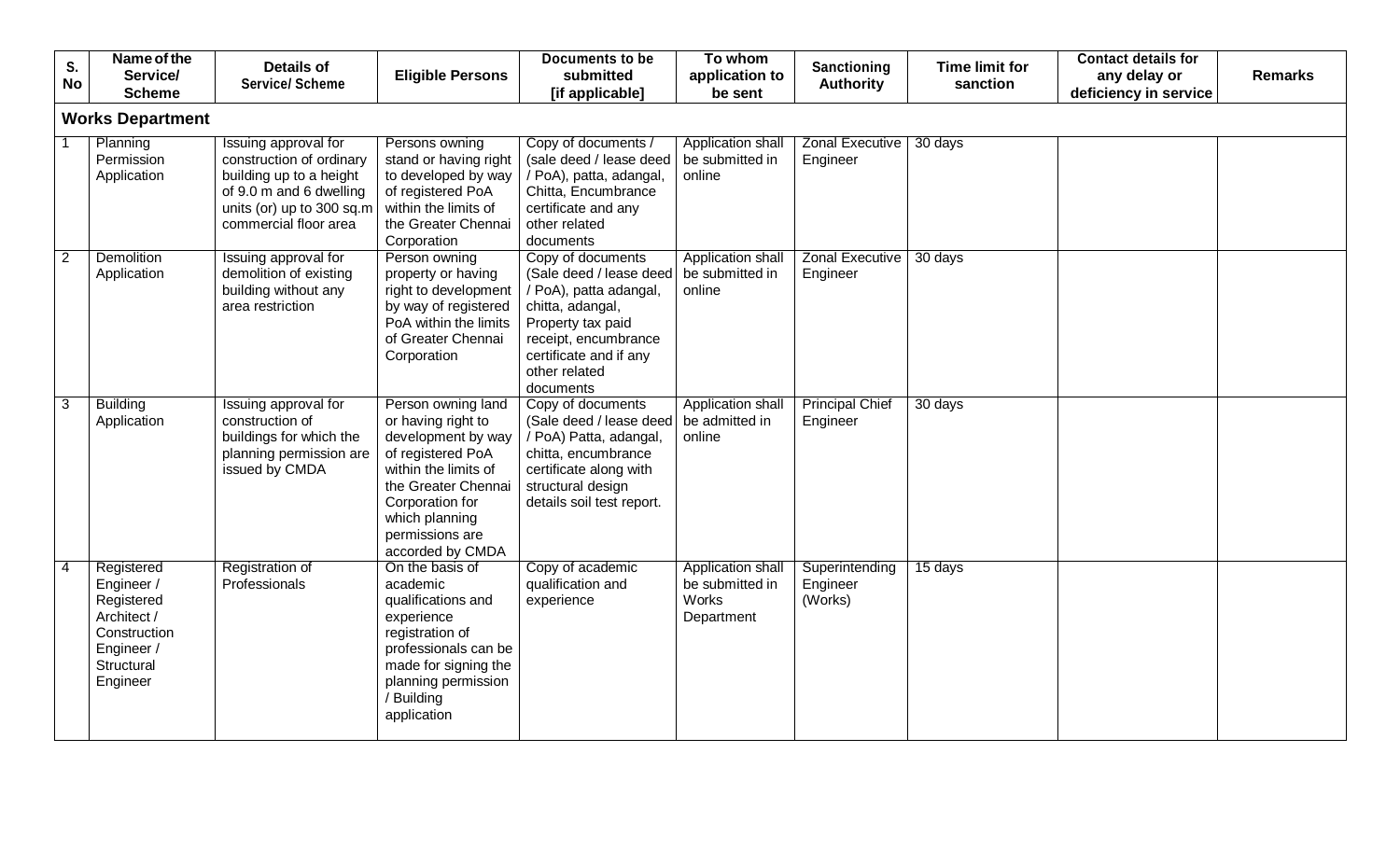| S.<br><b>No</b>  | Name of the<br>Service/<br><b>Scheme</b>                                                                                                                                                                              | <b>Details of</b><br><b>Service/ Scheme</b>                                                                                                                                                      | <b>Eligible Persons</b>                                                                                   | <b>Documents to be</b><br>submitted<br>[if applicable] | To whom<br>application to<br>be sent                                                                                                                                                                      | Sanctioning<br><b>Authority</b>                        | <b>Time limit for</b><br>sanction | <b>Contact details for</b><br><b>Remarks</b><br>any delay or<br>deficiency in service                                                                                                                                                                                                                       |  |  |  |  |
|------------------|-----------------------------------------------------------------------------------------------------------------------------------------------------------------------------------------------------------------------|--------------------------------------------------------------------------------------------------------------------------------------------------------------------------------------------------|-----------------------------------------------------------------------------------------------------------|--------------------------------------------------------|-----------------------------------------------------------------------------------------------------------------------------------------------------------------------------------------------------------|--------------------------------------------------------|-----------------------------------|-------------------------------------------------------------------------------------------------------------------------------------------------------------------------------------------------------------------------------------------------------------------------------------------------------------|--|--|--|--|
|                  | <b>Solid Waste Management Department</b>                                                                                                                                                                              |                                                                                                                                                                                                  |                                                                                                           |                                                        |                                                                                                                                                                                                           |                                                        |                                   |                                                                                                                                                                                                                                                                                                             |  |  |  |  |
| -1.              | <b>Public</b><br><b>Service</b><br>(Free)<br>Collection,<br>transportation<br>and dumping of<br>Solid Waste from<br>the houses and<br>the<br>to<br>streets<br>dump yards<br>at<br>Kodungaiyur and<br>Perungudi.       | Garbage clearance from<br>houses and streets.<br>Door to Door Collection<br>and Source Segregation<br>of Solid Waste and sent<br>to processing site to<br>dump yards.                            | To all residents of<br>the Chennai city in<br>jurisdiction of<br>the<br>Greater<br>Chennai<br>corporation | Complaints<br>through<br>letter/<br>online             | 1.Superintending<br>Engineer, Head<br>Quarters<br>2.Superintending<br>Engineer,<br>North Region<br>3.Superintending<br><b>Engineer Central</b><br>Region,<br>4.Superintending<br>Engineer South<br>Region | The<br>Commissioner,<br>Greater Chennai<br>Corporation | 48 Hours                          | 1. Superintending<br>Engineer (SWM) - HQ<br>2. Superintending<br>Engineer(SWM) North<br>Region<br>3.Superintending<br>Engineer(SWM) Central<br>Region<br>4.Superintending<br>Engineer(SWM) South<br>Region<br>5.Chief Engineer<br>(Buildings, & SWM)<br>6.Deputy<br>Commissioner(Health)<br>7. Commissioner |  |  |  |  |
| $\overline{2}$ . | Paid<br><b>Service</b><br>generators<br><b>Bulk</b><br>(Individual/Firms<br>are allowed to<br>dump<br>non-<br>hazardous waste<br>in the Corporation<br>dump yards at<br>Kodungaiyur and<br>Perungudi<br>on<br>payment | Dumping of garbage at<br>KDG & PDG on payment<br>after process of solid<br>waste in their premises<br>Itself and the rest of<br>residual inert waste an<br>nonrecyclable dry waste<br>on payment | General<br>Public/Firms                                                                                   | letter<br>Request<br>or<br>representation.             | 1.Superintending<br>Engineer, Head<br>Quarters<br>2.Superintending<br>Engineer,<br>North Region<br>3.Superintending<br><b>Engineer Central</b><br>Region,<br>4.Superintending<br>Engineer South<br>Region | The<br>Commissioner,<br>Greater Chennai<br>Corporation | 7 Days                            | 1.Superintending<br>Engineer(SWM) - HQ<br>2.Superintending<br>Engineer(SWM) North<br>Region<br>3.Superintending<br>Engineer(SWM) Central<br>Region<br>4.Superintending<br>Engineer(SWM) South<br>Region<br>5.Chief Engineer<br>(Buildings, & SWM)<br>6.Deputy<br>Commissioner(Health)<br>7.Commissioner     |  |  |  |  |
| 3                | <b>Service</b><br><b>Public</b><br>(Free)<br>Collection,<br>transportation<br>and dumping of                                                                                                                          | Construction<br>Debris<br>clearance from streets.                                                                                                                                                | General<br>Public/Firms                                                                                   | letter<br>Request<br>or<br>representation              | 1.Superintending<br>Engineer, Head<br>Quarters<br>2.Superintending<br>Engineer,                                                                                                                           | The<br>Commissioner,<br>Greater Chennai<br>Corporation | 48 Hours                          | 1. Executive Engineer<br>(Zone 1 to 15)<br>2.Superintending<br>Engineer (SWM) HQ<br>3.Superintending                                                                                                                                                                                                        |  |  |  |  |